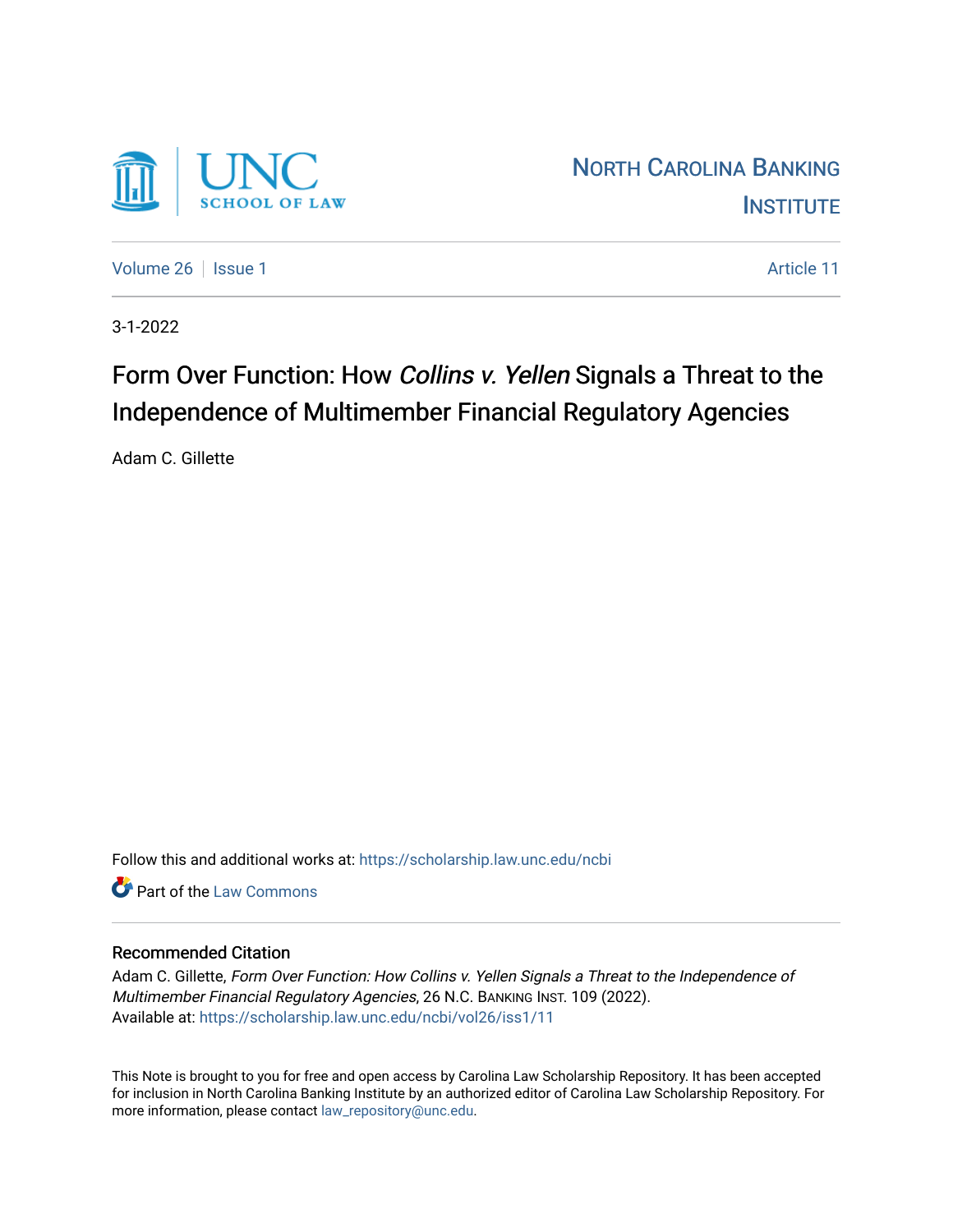## **Form Over Function: How** *Collins v. Yellen* **Signals a Threat to the Independence of Multimember Financial Regulatory Agencies**

#### I. INTRODUCTION

Independent agencies of the federal government, longestablished and well-studied,<sup>1</sup> are purposed by Congress<sup>2</sup> to mediate the "competing political forces" of the legislative and executive branches.<sup>3</sup> In the realm of financial regulation, this statutory independence is critical: "[o]ften, Congress has granted financial regulators such independence in order to bolster public confidence that financial policy is guided by longterm thinking, not short-term political expediency."<sup>4</sup> This Note highlights the consequences of the U.S. Supreme Court's 2021 decision in *Collins v. Yellen* for the independence of multimember agencies those independent agencies headed and run by several commissioners.<sup>5</sup>

Agencies of the executive branch are subject to the "principle that Article II [of the U.S. Constitution] confers on the President 'the general administrative control of those executing the laws.'"<sup>6</sup> In other words, the head of the executive branch enjoys broad authority to determine who helps to *run* the executive branch.<sup>7</sup> But that authority—including the

<sup>1.</sup> *See* Paul R. Verkuil, *The Purposes and Limits of Independent Agencies*, 37 DUKE L.J. 257, 257 (1988) ("The independent agency has been around for 100 years now . . . .").

<sup>2.</sup> *See* Marshall J. Breger & Gary J. Edles, INDEPENDENT AGENCIES IN THE UNITED STATES:LAW, STRUCTURE, AND POLITICS 6 (2006) ("When Congress chooses to use the phrase 'independent agency in the executive branch,' or other some such, when it creates an agency or commission, that phrase certainly suggests congressional desire that the agency be independent of the president, but it has no legal effect.").

<sup>3.</sup> Verkuil, *supra* note 1, at 257 ("[The] popularity [of the independent agency] as an organizational mechanism is more a function of competing political forces within the legislative and executive branches than of any systematic analysis of its effectiveness.").

 <sup>4.</sup> Collins v. Yellen, 141 S. Ct. 1761, 1803–04 (2021) (Sotomayor, J., concurring).

<sup>5.</sup> *See id.* at 1770 (majority decision) (holding that the structure of the Federal Housing Finance Agency, which was led by a single

Director who was not fireable at will, was unconstitutional as a violation of the separation of powers).

<sup>6.</sup> Free Enter. Fund v. Pub. Co. Acct. Oversight Bd., 130 S. Ct. 3138, 3152 (2009) ("The landmark case of *Myers v. United States* reaffirmed the principle that Article II confers on the President 'the general administrative control of those executing the laws.'" (quoting Myers v. United States, 272 U. S. 52, 264 (1926)).

<sup>7.</sup> *See id.* (noting the President's control over the executive branch).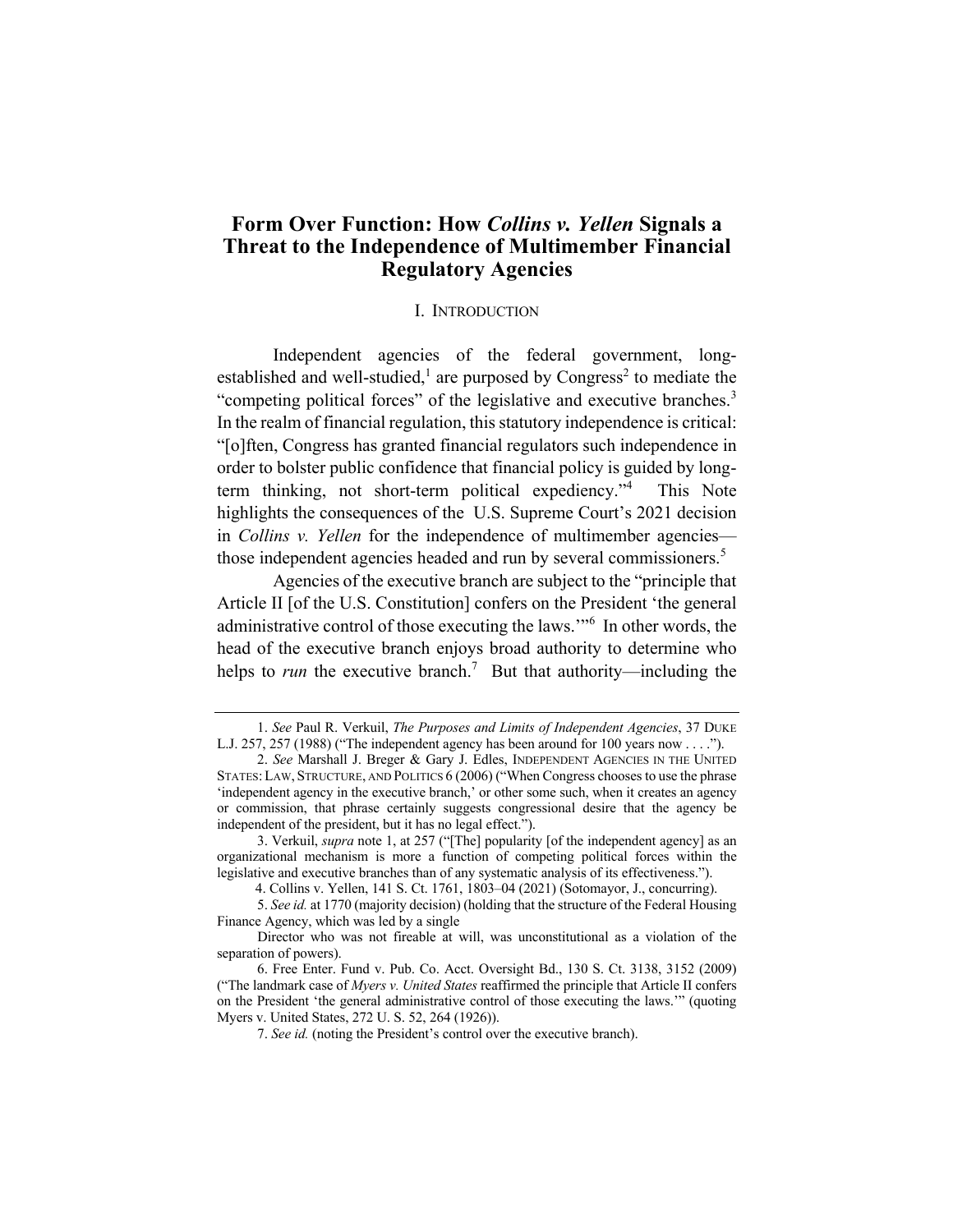President's removal power—is subject to limitations, especially when aimed at those "independent agencies run by principal officers appointed by the President, whom the President may not remove at will but only for good cause."8

As the name suggests, independent agencies are best distinguished from other agencies of the executive branch by the fact of their independence.<sup>9</sup> This independence is promoted through statutory schemes—e.g., requirements of bipartisan appointments, fixed terms of service, and protections against removal—that are "designed to isolate those decisionmakers [at independent agencies] from politics."10 The bipartisan appointment requirement—that independent agencies be led in part by officials from a party that is not in power at the White House provides a check on sheer partisanship and power imbalances in decision making.<sup>11</sup> A term of years requirement for appointment staggers the appointment of agency members across presidential terms.<sup>12</sup> And, critically, the removal protections serve to guard against an agency member's removal for purely political reasons.<sup>13</sup>

Independence is key to the success of financial regulators, who make and enforce rules and regulatory law in their supervision of financial institutions.<sup>14</sup> Accordingly, many financial regulatory agencies are independent agencies, including the Consumer Financial Protection Bureau ("CFPB"), the Commodity Futures Trading Commission ("CFTC"), the Federal Deposit Insurance Corporation ("FDIC"), the Federal Reserve ("Fed"), the Federal Housing Finance Agency (FHFA), and the Securities and Exchange Commission ("SEC"). These agencies

<sup>8.</sup> *Id.* at 3146 (citing Humphrey's Ex'r v. United States, 295 U.S. 602 (1935)).

<sup>9.</sup> Verkuil, *supra* note 1, at 259 ("The quality that most distinguishes independent agencies from the executive variety is the notion of independence itself.").

<sup>10.</sup> *Id.* at 259-60; *see also* Henry B. Hogue, Marc Labonte, & Baird Webel, CONG. RSCH. SERV., R43391, INDEPENDENCE OF FEDERAL FINANCIAL REGULATORS: STRUCTURE, FUNDING, AND OTHER ISSUES (2017), https://sgp.fas.org/crs/misc/R43391.pdf [https://perma.cc/7CWM-6TKE] (noting funding source and balance between Congressional and executive oversight as other distinguishing features of an independent agency's independence).

<sup>11.</sup> Verkuil, *supra* note 1, at 259-60.

<sup>12.</sup> *Id.* at 260.

<sup>13.</sup> *Id.* 

<sup>14.</sup> *See* Hogue et al., *supra* note 10, at 3 (noting that "less responsiveness to constituents and other political actors may be inevitable—or even desirable—when the goal is to insulate an agency," like financial regulatory agencies, from political pressures).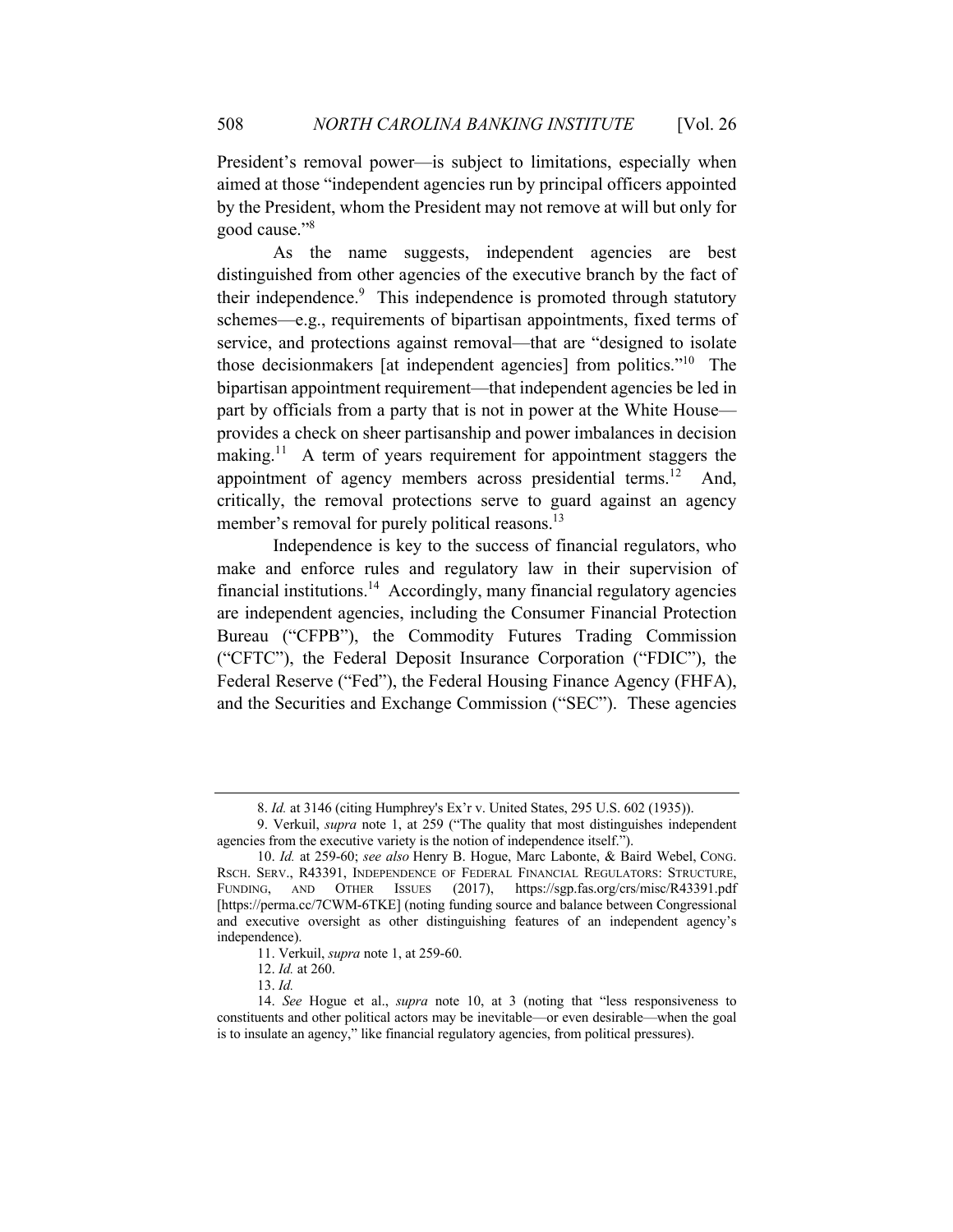are organized around the common characteristics of independent agencies that insulate such agencies from political interference.<sup>15</sup>

One such characteristic is leadership structure.<sup>16</sup> Namely, a single director heads some independent agencies, like the CFPB and the FHFA, which are critical to the regulation of the financial markets.<sup>17</sup> In contrast, multimember agencies or commissions, like the Federal Reserve's Board of Governors, the SEC, the CFTC, and the FDIC, are comprised of several members and are headed by a chair.18 Through what *Collins* and certain predecessor decisions say about single director agencies, they may bear on multimember agencies.<sup>19</sup>

The *Collins* decision underscores that any *single director* of an independent agency, including those regulating the financial markets, must be removable by the President at will.<sup>20</sup> But herein lies the issue: how will the Court that decided *Collins* and its closely-related predecessor case, *Seila Law v. CFPB*, view the so-called

18. *See, e.g,* 15 U.S.C. § 78d (establishing the SEC "to be composed of five commissioners to be appointed by the President by and with the advice and consent of the Senate"); 5 U.S.C. app. Reorg. Plan No. 10 of 1950  $\S$  1(a), 64 Stat. 1265 (establishing the Chairman of the SEC); 7 U.S.C. § 2 (establishing "as an independent agency of the United States Government, a Commodity Futures Trading Commission" and providing for the selection, by the President, of a chair); 12 U.S.C. § 1812(a) ("The management of the [Federal Deposit Insurance] Corporation shall be vested in a Board of Directors consisting of 5 members."); 12 U.S.C. §1812(b) (providing that the President, with the "advice and consent of the Senate," shall select a member of the FDIC's board to serve as "Chairperson of the Board of Directors for a term of 5 years").

19. Collins v. Yellen, 141 S. Ct. 1761, 1761 (2021) ("The Constitution prohibits even 'modest restrictions' on the President's power to remove the head of an agency with a single top officer" (citing *Seila Law*, 140 S. Ct. at 2205)); *see also* Joseph A. Smith, Jr., *A Tale of Two Agencies: The Travails of The CFPB and FHFA – Chapter 4: The Supreme Court Decision in Collins v. Yellen (nee Mnuchin)*, DUKE FIN. REG. BLOG (June 25, 2021), https://sites.law.duke.edu/thefinregblog/2021/06/25/a-tale-of-two-agencies-the-travails-ofthe-cfpb-and-fhfa-chapter-4-the-supreme-court-decision-in-collins-v-yellen-nee-mnuchin/ [https://perma.cc/7DCF-E5K2] (observing that the decisions in Collins and its predecessor case, *CFPB v. Seila Law, "*require[e] that single agency heads be removable by the President at will").

 20. *See, e.g.*, Smith, Jr., *supra* note 19 ("*Seila Law* and *Collins* establish a judicially legislated Constitutional framework for the structure of agencies formed to address future crises: requiring that single agency heads be removable by the President at will and possibly allowing the creation of independent multi-member commissions. Whether this framework will serve the public interest remains to be seen.").

<sup>15.</sup> *Id.* 

<sup>16.</sup> *See, e.g.*, Verkuil, *supra* note 1, at 259-60 (discussing removal protections as a key factor of independence) and 265-66 (noting the increase in policymaking power held by independent agency chairs over the years since such agencies' conception).

<sup>17.</sup> *See, e.g.*, 12 U.S.C. § 5491(b)(1) (establishing a single Director of the CFPB); 12 U.S.C. § 4512(a), (b)(1) (establishing single Director of FHFA).

<sup>21. 140</sup> S. Ct. 2183 (2020).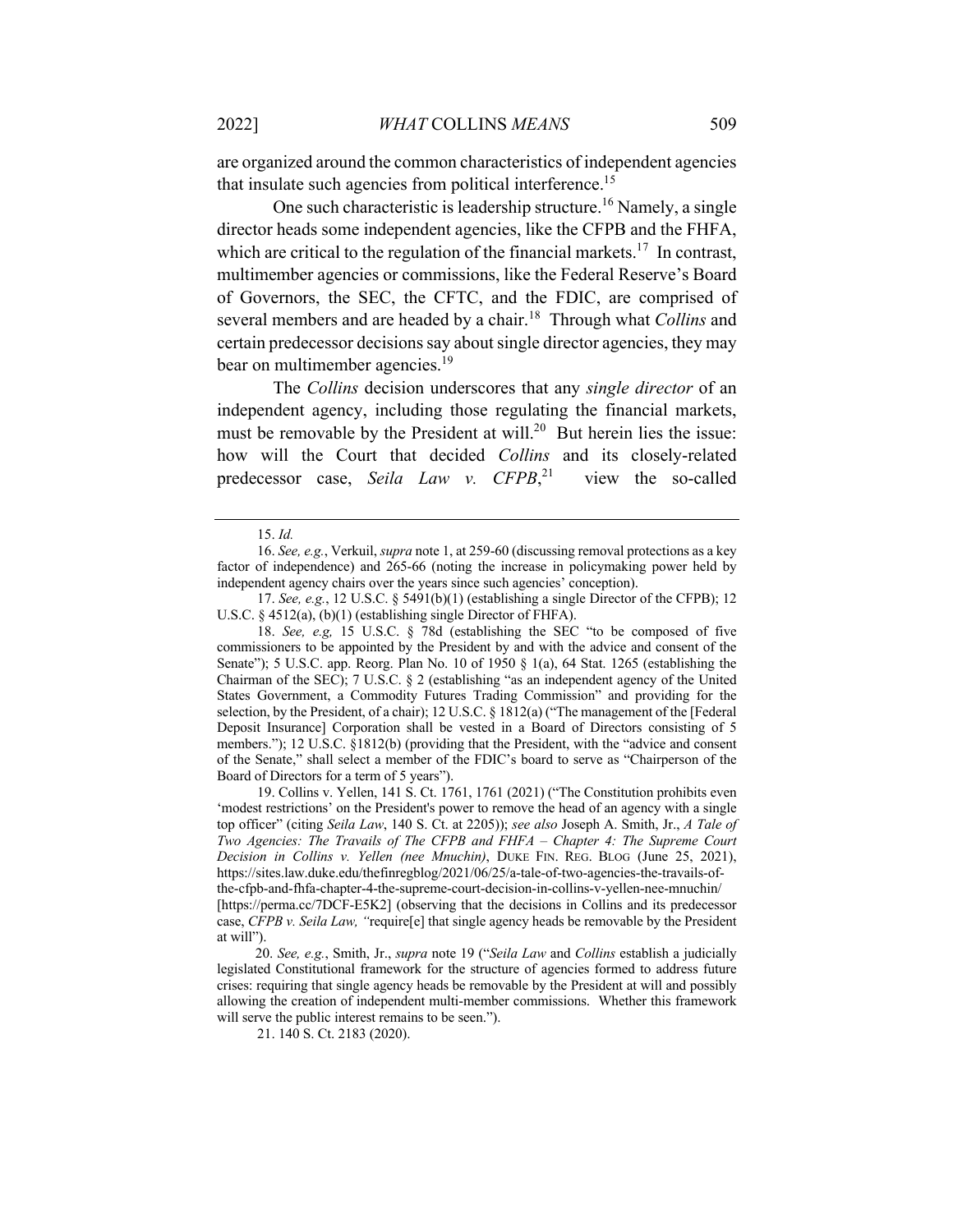"independence" of independent *multimember* agencies that have previously enjoyed some level of protection from presidential removal of its members?<sup>22</sup>

For nearly 100 years, since *Humphrey's Executor v. Federal Trade Commission*, <sup>23</sup> the President's ability to remove members (including heads) of independent multimember agencies has been determined by whether the agency wields "quasi-judicial" or "quasilegislative" powers.<sup>24</sup> "Quasi-judicial" or "quasi-legislative" powers are those judicial or legislative powers exercised not by a court or a legislative body, but rather by an executive agency. 25 In *Humphrey's Executor*, the Court explained this distinction using the Federal Trade Commission ("FTC") as an example.<sup>26</sup> The FTC was "created by Congress to carry into effect legislative policies embodied in the [FTC Act of 1914] in accordance with the legislative standard therein prescribed."<sup>27</sup> The FTC could also "perform other specified duties as a legislative or as a judicial aid."<sup>28</sup> To the Court, the FTC could not "in any proper sense be characterized as an arm or an eye of the executive" because it performed its duties without the approval or direction of the President.<sup>29</sup> The FTC acted "in part quasi<sup>[</sup>-]legislatively and in part quasi[-]judicially" in executing on the "details" of the "general standard" of preventing unfair trade practices. 30 As the agency's function wasn't

30. *Id.* 

<sup>22.</sup> *See* Smith, Jr., *supra* note 19 (noting *Seila Law's* implications on agency independence); Bernard W. Bell, *The Appointment and Removal Litigation Ecosystem*, REG. REV. (July 27, 2021) https://www.theregreview.org/2021/07/27/bell-appointment-andremoval-litigation-ecosystem/ [https://perma.cc/N5PG-P4C5].

<sup>23. 295</sup> U.S. 602 (1935).

<sup>24.</sup> *Id.* at 629 ("The authority of Congress, in creating quasi<sup>[-</sup>]legislative or quasi<sup>[-</sup> ]judicial agencies, to require them to act in discharge of their duties independently of executive control cannot well be doubted; and that authority includes, as an appropriate incident, power to fix the period during which they shall continue, and to forbid their removal except for cause in the meantime.").

<sup>25.</sup> *See id.* at 628 (noting that "The Federal Trade Commission is an administrative body . . . [which] acts in part quasi[-] legislatively and in part quasi[-]judicially . . . [t]o the extent that it exercises any executive function . . . .").

<sup>26.</sup> *See id.* (explaining the concepts of quasi-judical and quasi-legislative powers).

<sup>27.</sup> *Id.* at 628.

<sup>28.</sup> *Id.* 

<sup>29.</sup> *Id.* ("Its duties are performed without executive leave and, in the contemplation of the statute, must be free from executive control.").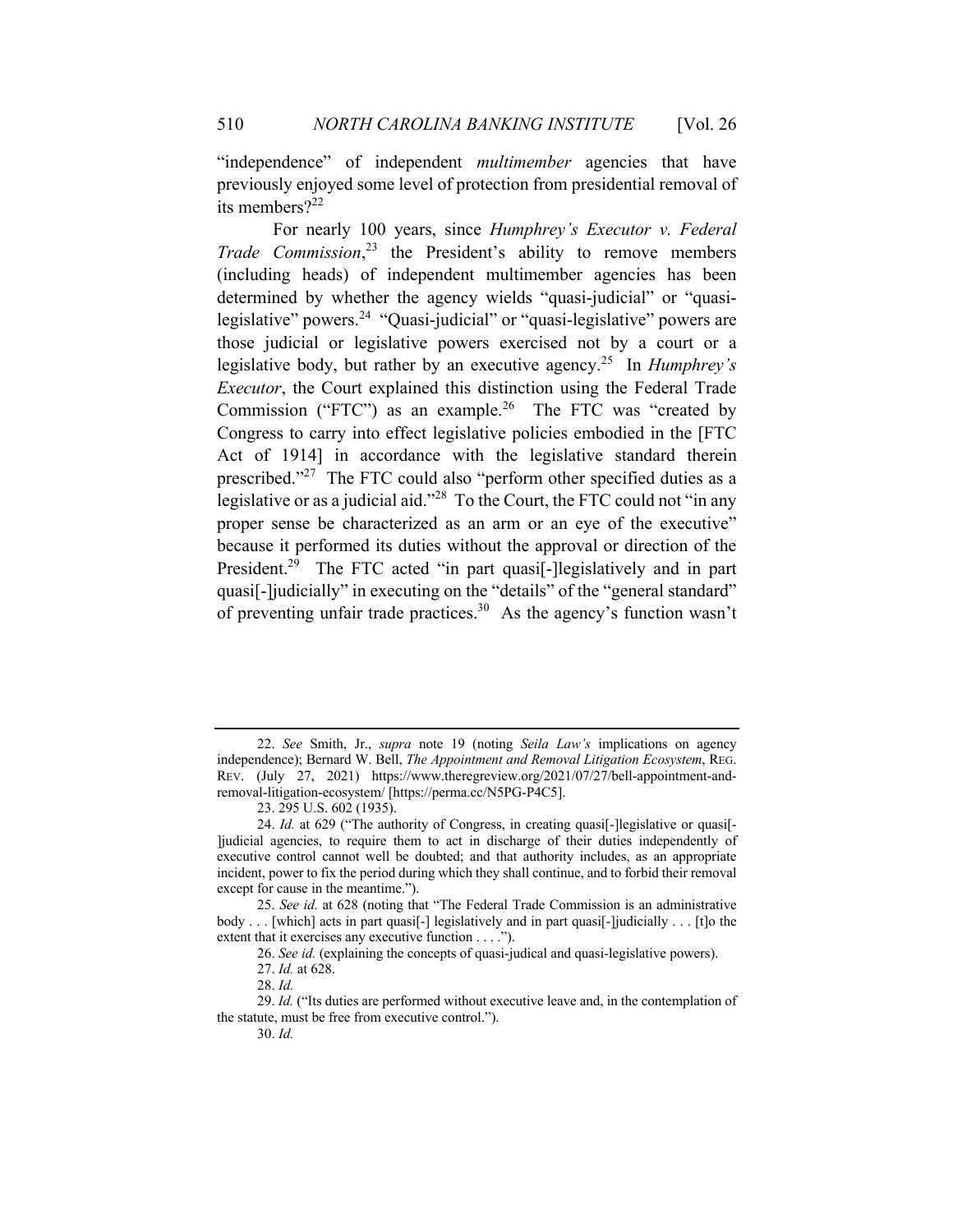fully "executive," in the Court's judgment, the President could not remove its head at will. $31$ 

The same is true for any independent agency, in which an agency's members work together to exercise their collective expertise, what the Supreme Court called "the trained judgment of a body of experts."<sup>32</sup> Accordingly, the President is restrained from firing the members at will and is only constitutionally permitted to remove members for cause, as defined in the agency's applicable enabling statute.<sup>33</sup> This protection ensures the "coercive" political influence of a President with at-will removal powers over the members of an independent commission or agency does not "threaten<sup>[]</sup> [its] independence."<sup>34</sup>

But the decision in *Collins,* in comparison to the *Seila Law*  decision, evinces a willingness to rethink the longstanding principle set out in *Humphrey's Executor*. In fact, the "language and logic" of these cases suggests that "the agency decisional independence" in *Humphrey's*  may be "skating on melting ice."35 In meaningful part, *Seila Law* struck down removal protections for the single director of the CFPB because that Director exercised "significant executive power."36 *Collins*, in striking down removal protections for the single Director of the FHFA, dispensed with the limiting principle of whether the agency exercised "significant executive power."<sup>37</sup> Instead, the Court used an even broader blade to cut the removal protections Congress had afforded the Director

<sup>31.</sup> *Id.* at 630 ("The power of removal here claimed for the President falls within this principle, since its coercive influence threatens the independence of a commission, which is not only wholly disconnected from the executive department, but which, as already fully appears, was created by Congress as a means of carrying into operation legislative and judicial powers, and as an agency of the legislative and judicial departments.").

<sup>32.</sup> *Id.* at 624.

<sup>33.</sup> *See id.* at 629 ("The authority of Congress, in creating quasi[-]legislative or quasi[- ]judicial agencies, to require them to act in discharge of their duties independently of executive control cannot well be doubted; and that authority includes . . . power to . . . forbid their removal except for cause . . . .").

<sup>34.</sup> *Id.* at 630.

<sup>35.</sup> Richard W. Murphy, *The DIY Unitary Executive*, 63 ARIZ. L. REV. 439, 446, 468– 69 (2021).

<sup>36.</sup> Seila Law v. CFPB, 140 S. Ct. 2183, 2192 (2020) ("We are now asked to extend [removal power precedents protecting independent agencies] to a new configuration: an independent agency that wields significant executive power and is run by a single individual who cannot be removed by the President unless certain statutory criteria are met. We decline to take that step.").

<sup>37.</sup> Collins v. Yellen, 141 S. Ct. 1761, 1801 (2021) (Kagan, J., concurring).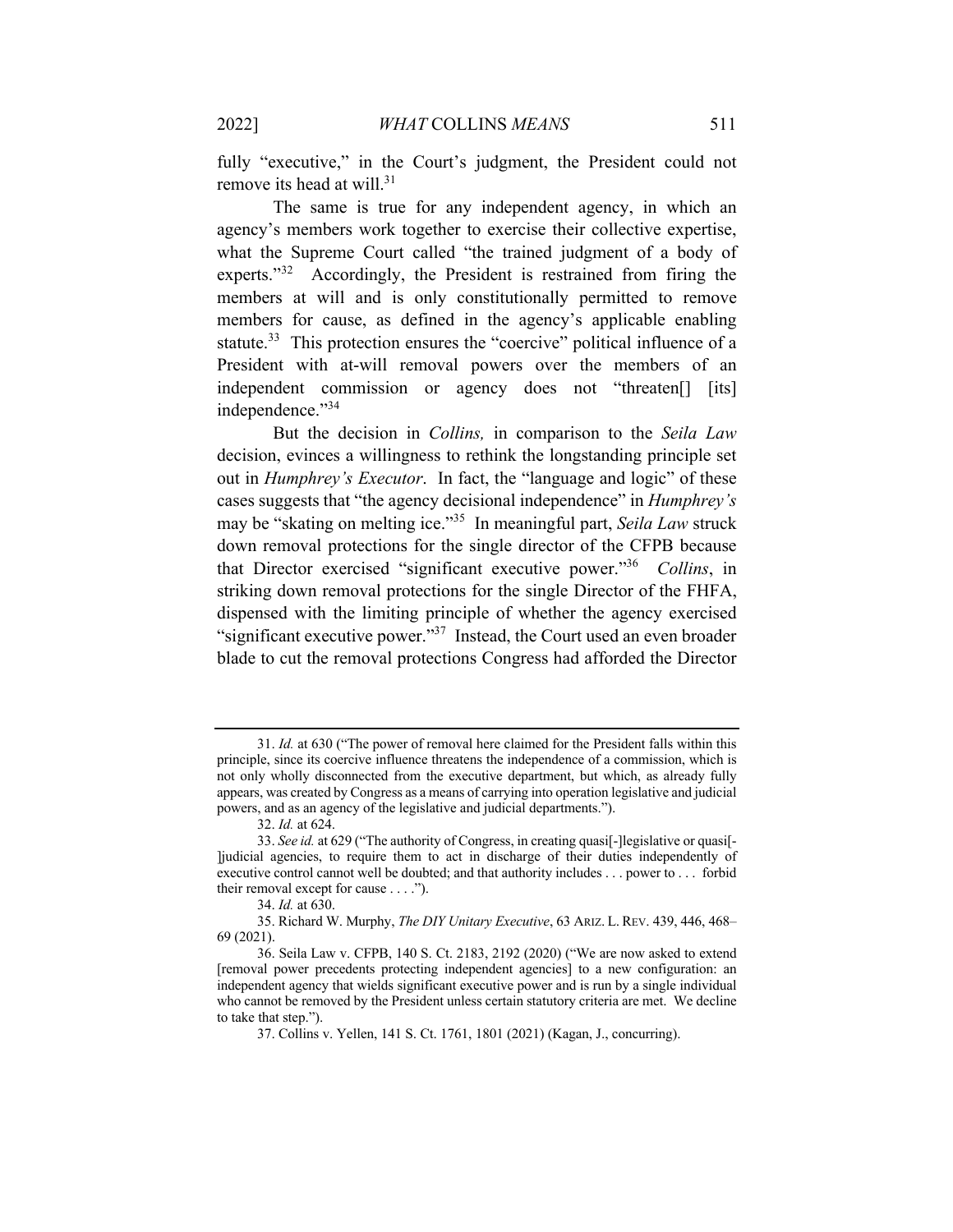of the FHFA.<sup>38</sup> As Justice Kagan noted in her concurrence,<sup>39</sup> after *Collins,* any agency led by a single director, "no matter how much executive power it wields, now becomes subject to the requirement of atwill removal."40 Indeed, as the majority put it directly, after *Collins,* "the nature and breadth of an agency's authority is not dispositive in determining whether Congress may limit the President's power to remove its head."<sup>41</sup>

Ultimately, making sense of this case law requires answering one question: what consequences are threatened for independent, multimember agencies that regulate the financial markets by the expansive rationale the Court employed in *Collins*? Put another way, after *Collins*, what remains of the quasi-judicial/quasi-legislative test in *Humphrey's Executor*? This Note answers that question in six parts. Part II recaps the *Seila Law* decision as setting the stage for *Collins*. 42 Part III discusses the Court's decision in *Collins*, with a particular emphasis on the question that case presented on the President's removal power.<sup>43</sup> Part IV compares the reasoning of *Humphrey's Executor* with that employed by the Court in *Collins* and *Seila Law* and also draws on the relevant reasoning employed in lower court decisions by the current Supreme Court Justices.44 Part V, followed by a brief conclusion, applies the reasoning of *Seila Law* and *Collins* to the statutory schemes of four key financial regulatory agencies who each wield enforcement powers within the structure of an independent agency—the Federal Reserve's Board of Governors, the SEC, the CFTC, and the FDIC—to show how future challenges to these agencies' structures, spurred by the reasoning of *Collins* and its kin, may threaten the stability and independence of these agencies, impacting regulators and financial professionals.<sup>45</sup>

## II. *SEILA LAW* SETS THE STAGE

 <sup>38.</sup> *Id.* at 1800-01 (noting her "objection . . . to the majority's extension of *Seila Law*'s holding").

<sup>39.</sup> *Id.* (disagreeing with the substance of the majority' reasoning, but joining the decision for purposes of stare decisis).

<sup>40.</sup> *Id.* at 1801.

<sup>41.</sup> *Id.* at 1784.

<sup>42.</sup> *See infra* Part II.

<sup>43.</sup> *See infra* Part III. This Note, in its limited scope, does not discuss the questions of statutory authority and remedies raised in *Collins*.

<sup>44.</sup> *See infra* Part IV.

<sup>45.</sup> *See infra* Part V.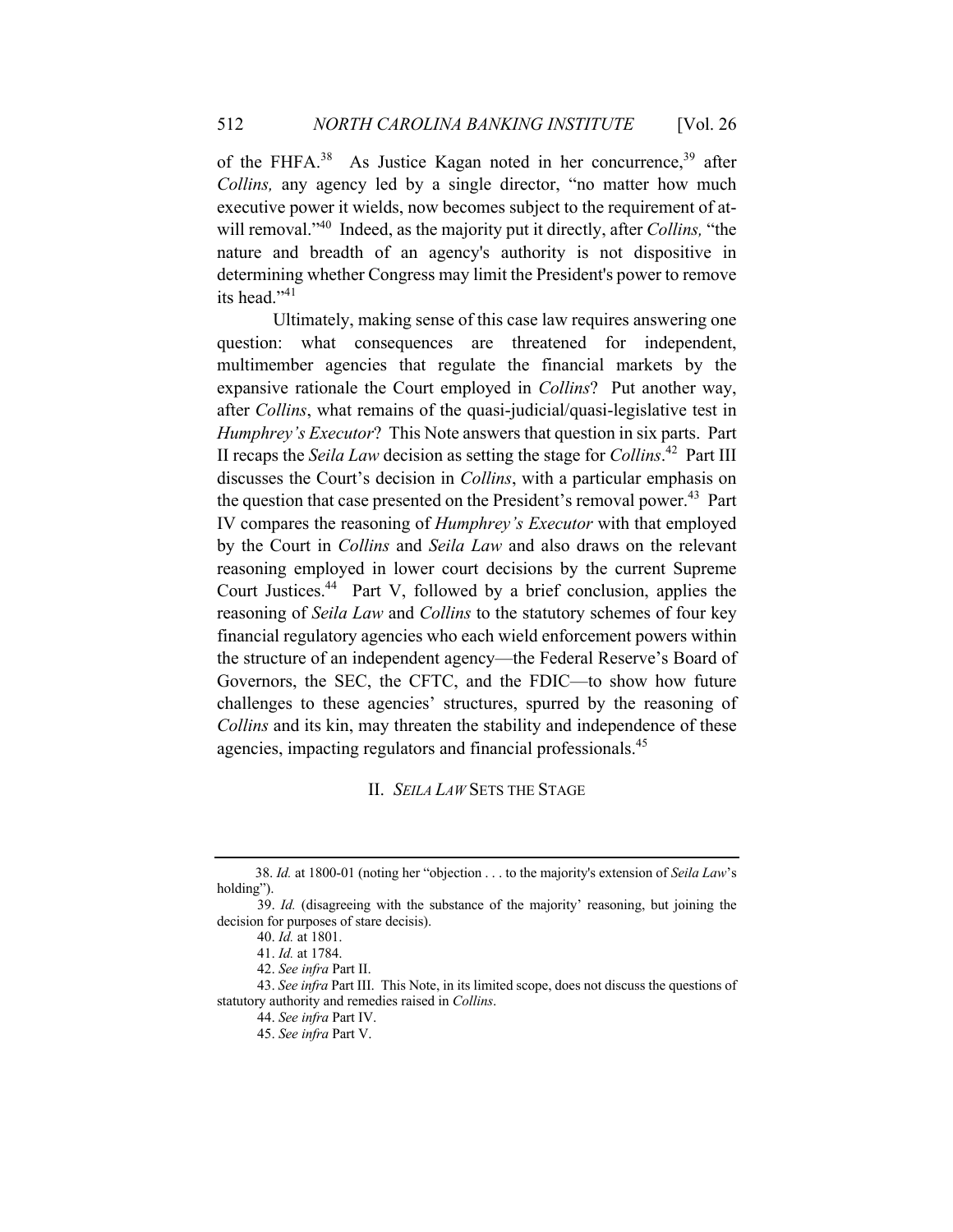#### *A. The Background of* Seila Law

*Collins,* decided in 2021, was the second case in as many years challenging the constitutionality of a single agency head of an independent agency.46 Before *Collins*, the Supreme Court had ruled in 2020's *Seila Law v. CFPB* that the CFPB's leadership by a single director removable only for cause—that is, "inefficiency, neglect, or malfeasance"—was a violation of the separation of powers doctrine.<sup>47</sup> Key to the Court's ruling was its view that the CFPB was an "independent agency that wields *significant executive power*."<sup>48</sup> The CFPB was given that power from its inception.<sup>49</sup>

In the wake of the Global Financial Crisis of 2008, Congress created the CFPB as part of the landmark Dodd-Frank Wall Street Reform and Consumer Protection Act.<sup>50</sup> The CFPB was charged with implementing and enforcing consumer financial protection laws to "ensur[e] that all consumers have access to markets for consumer financial products and services and that markets for consumer financial products and services are fair, transparent, and competitive."51

To execute this mission, the CFPB was given broad powers to make rules, enforce those rules and other regulations, and conduct adjudicatory and administrative proceedings.<sup>52</sup> Indeed, the CFPB has "the authority to conduct investigations, issue subpoenas and civil investigative demands, initiate administrative adjudications, and prosecute civil actions in federal court."53 Through its administrative proceedings, the CFPB can "ensure or enforce compliance with" the

51. 12 U.S.C. § 5511(a); *see also Seila Law*, 140 S. Ct. at 2193 ("As an initial matter, at its creation, the CFPB was charged with administering eighteen existing federal statutes, including the Air Credit Reporting Act, the Fair Debt Collection Practices Act, and the Truth in Lending Act." (citing 12 U.S.C. §§ 5512(a), 5481(12), (14))).

52. *See, e.g.*, 12 U.S.C. § 5563(a) (generally describing the CFPB's authority to hold adjudicatory proceedings).

<sup>46.</sup> *Cf.* Seila Law v. CFPB, 140 S. Ct. 2183 (2020).

<sup>47.</sup> *Id.* at 2197 (quoting 12 USC § 5491(c)(3)).

<sup>48.</sup> *Id.* at 2192 (emphasis added).

<sup>49.</sup> Dodd-Frank Wall Street Reform and Consumer Protection Act (Dodd-Frank) of 2010 § 1011, 12 U.S.C. § 5491(c)(3) (creating CFPB and vesting the agency with powers).

<sup>50.</sup> *Id.*; *see also Wall Street Reform: The Dodd-Frank Act,* THE OBAMA WHITE HOUSE ARCHIVES (Oct. 17, 2021), https://obamawhitehouse.archives.gov/economy/middleclass/dodd-frank-wall-street-reform [https://perma.cc/4PWP-BE9B] (describing Dodd-Frank as "the most far reaching Wall Street reform in history" and aimed at "prevent[ing] the excessive risk-taking that led to the [Global Financial Crisis]").

<sup>53.</sup> *Seila Law*, 140 S. Ct. at 2193 (citing 12 U.S.C. §§ 5562, 5564(a), (f)).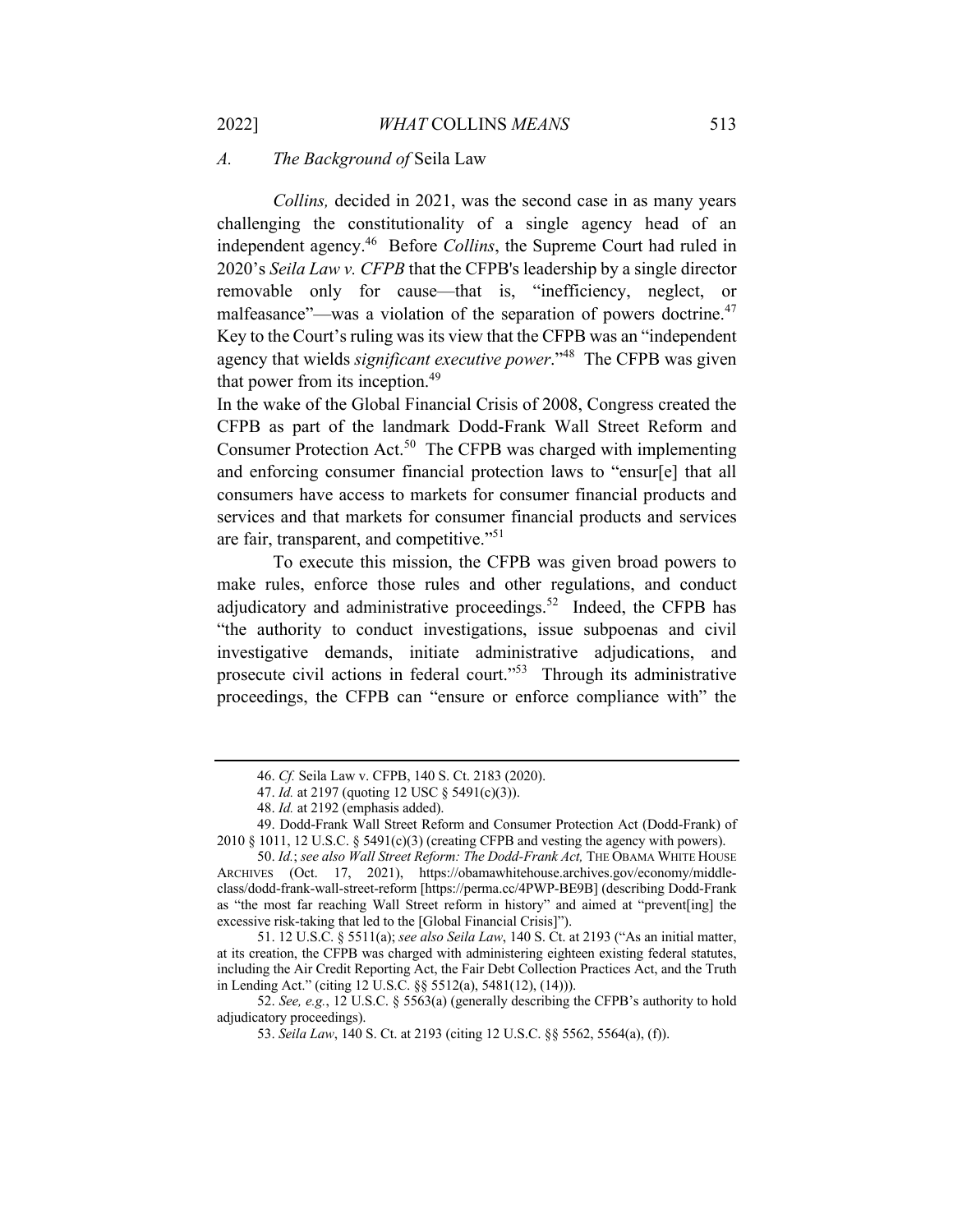statutes and regulations it is charged to administer.<sup>54</sup> The agency has the "jurisdiction to grant any appropriate legal or equitable relief," and the power, through officers of the agency to "issue subpoenas, order depositions, and resolve any motions filed by the parties."<sup>55</sup> These enforcement powers would become the subject of the *Seila Law*  proceedings.

#### *B. The* Seila Law *Litigation*

In 2017, the CFPB issued a civil investigative demand (i.e., a subpoena) to Seila Law, a California-based law firm that provides debtrelated legal services,<sup>56</sup> to determine whether Seila Law had "engag[ed] in unlawful acts or practices in the advertising, marketing, or sale of debt relief services."<sup>57</sup> Seila Law refused to comply with the demand, "objecting that the agency's leadership by a single Director removable only for cause violated the separation of powers."58 The district court disagreed and enforced the demand, and the Ninth Circuit affirmed that ruling.<sup>59</sup>

 The Supreme Court reversed, holding that "the CFPB's leadership by a single individual removable only for inefficiency, neglect, or malfeasance violate[d] the separation of powers."<sup>60</sup> The cornerstone of the Court's ruling was the degree to which the "Director's enforcement authority" was "a quintessentially executive power" beyond what the members of independent agencies with removal protections should possess.61

The Court detailed what it viewed as the significant scope and strength of the powers that the CFPB possessed.<sup>62</sup> As evidence of the CFPB's "potent enforcement powers," the Court noted that "[s]ince its inception, the CFPB has obtained over \$11 billion in relief for over 25 million consumers, including a \$1 billion penalty against a single bank in

<sup>54. 12</sup> U.S.C. § 5563(a).

<sup>55.</sup> *Seila Law,* 140 S. Ct. at 2193 (citing 12 U.S.C. § 5565(a)(1) and 12 C.F.R. § 1081.104(b)(9)).

<sup>56.</sup> *Id.* at 2194.

<sup>57.</sup> CFPB v. Seila Law, 2017 WL 6536586, at \*1 (C.D. Cal. Aug. 25, 2017).

<sup>58.</sup> *Seila Law*, 140 S. Ct. at 2194.

<sup>59.</sup> CFPB v. Seila Law, 923 F.3d 680 (9th Cir. 2019), *vacated and remanded*, 140 S. Ct. 2183 (2020).

<sup>60.</sup> *Seila Law,* 140 S. Ct. at 2197.

<sup>61.</sup> *Id.* at 2200.

<sup>62.</sup> *Id.* at 2193-94.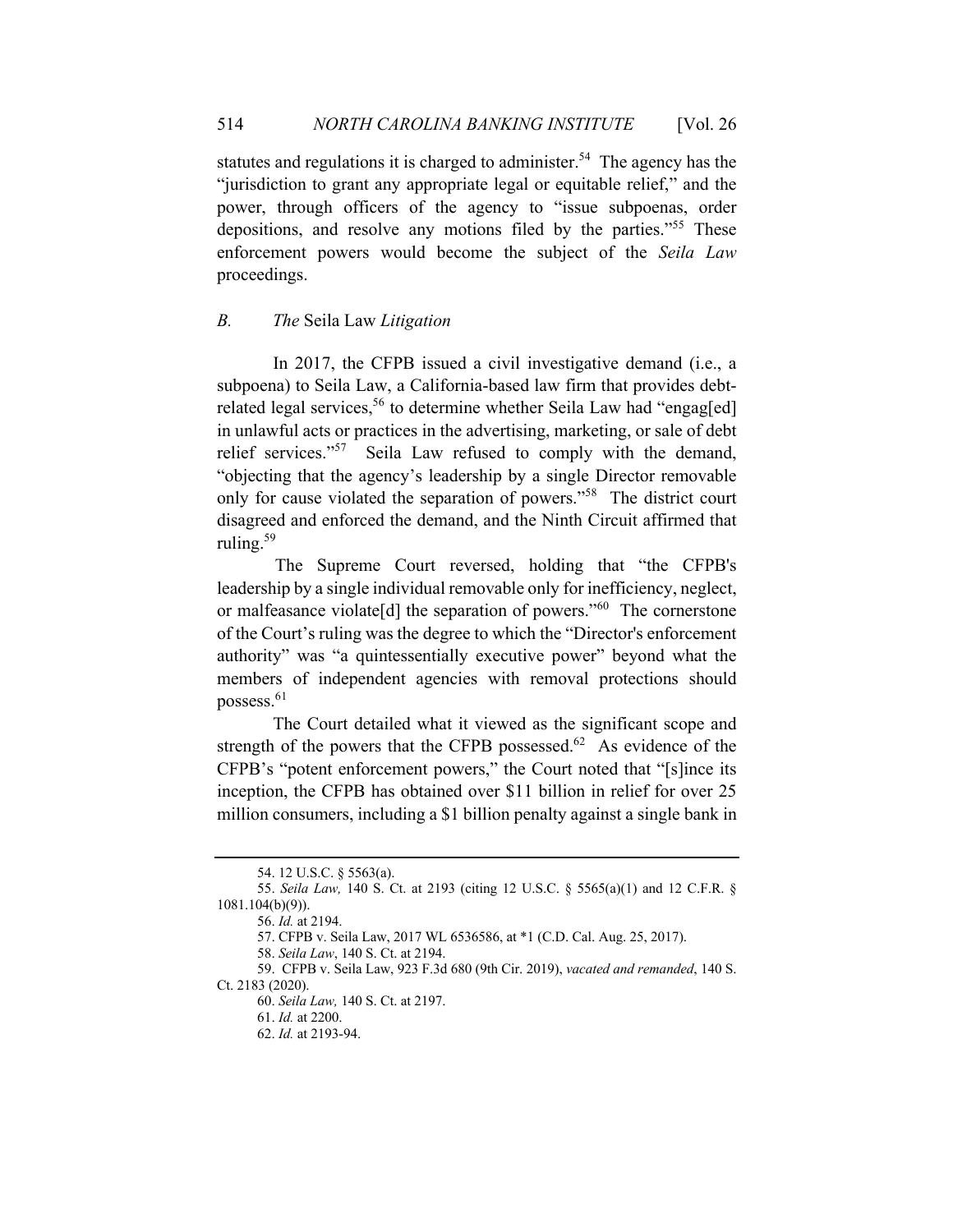2018."63 Considering these powers and the CFPB's success in wielding them, the Court reasoned that "the CFPB Director is hardly a mere legislative or judicial aid" as the members of an independent agency might be.<sup>64</sup> Instead, the Court reasoned that the CFPB Director "possesses the authority to promulgate binding rules fleshing out 19 federal statutes," including a broad prohibition on unfair and deceptive practices in a major segment of the U.S. economy.<sup>65</sup>

While the fact of the CFPB's single Director, unchecked by other commissioners, loomed large in the Court's reasoning, the *Seila Law*  ruling presumably established a new conjunctive test for whether the members or chairs of an independent agency could receive removal protections: "*Humphrey's Executor* permitted Congress to give for-cause removal protections to a multimember body of experts, balanced along partisan lines, that performed legislative and judicial functions *and was said not to exercise any executive power.*"<sup>66</sup> In sum, the protections extend to independent agencies that meet four criteria: (1) a multimember body of experts, (2) balanced along partisan lines, (3) performing legislative and judicial functions, and (4) *not* exercising any executive power in the "constitutional sense" (that is, exercising the executive's power to enforce the laws).67 *Seila Law* propped open the door for a new conception of independent agency removal powers to walk through.

Justice Kagan's concurrence helps to articulate this new conception of removal power, one that to her was "wrong in every respect."68 To her, the issue was not about single directors or multimember agencies: "[i]f a removal provision violates the separation of powers, it is because the measure so deprives the President of control over an official as to impede his own constitutional functions."<sup>69</sup> The majority's decision, dragging the CFPB's leadership structure into a net of unconstitutionality, abrogated the authority of Congress to "enact[]

69. *Id.* 

<sup>63.</sup> *Id.* at 2193 (citing 2015 CFPB FIN. REP. 3; Press Release, Consumer Fin. Prot. Bureau, Bureau of Consumer Financial Protection Announces Settlement with Wells Fargo for Auto-Loan Administration and Mortgage Practices (Apr. 20, 2018), https://www.consumerfinance.gov/about-us/newsroom/bureau-consumer-financialprotection-announces-settlement-wells-fargo-auto-loan-administration-and-mortgagepractices/).

<sup>64.</sup> *Id.* at 2200.

<sup>65.</sup> *Id.* 

<sup>66.</sup> *Id.* at 2199.

<sup>67.</sup> *Id.* at 2198 (quoting Humphrey's Ex'r v. FTC*,* 295 U.S. 602, 628 (1935)).

<sup>68.</sup> *Id.* at 2255 (Kagan, J., concurring).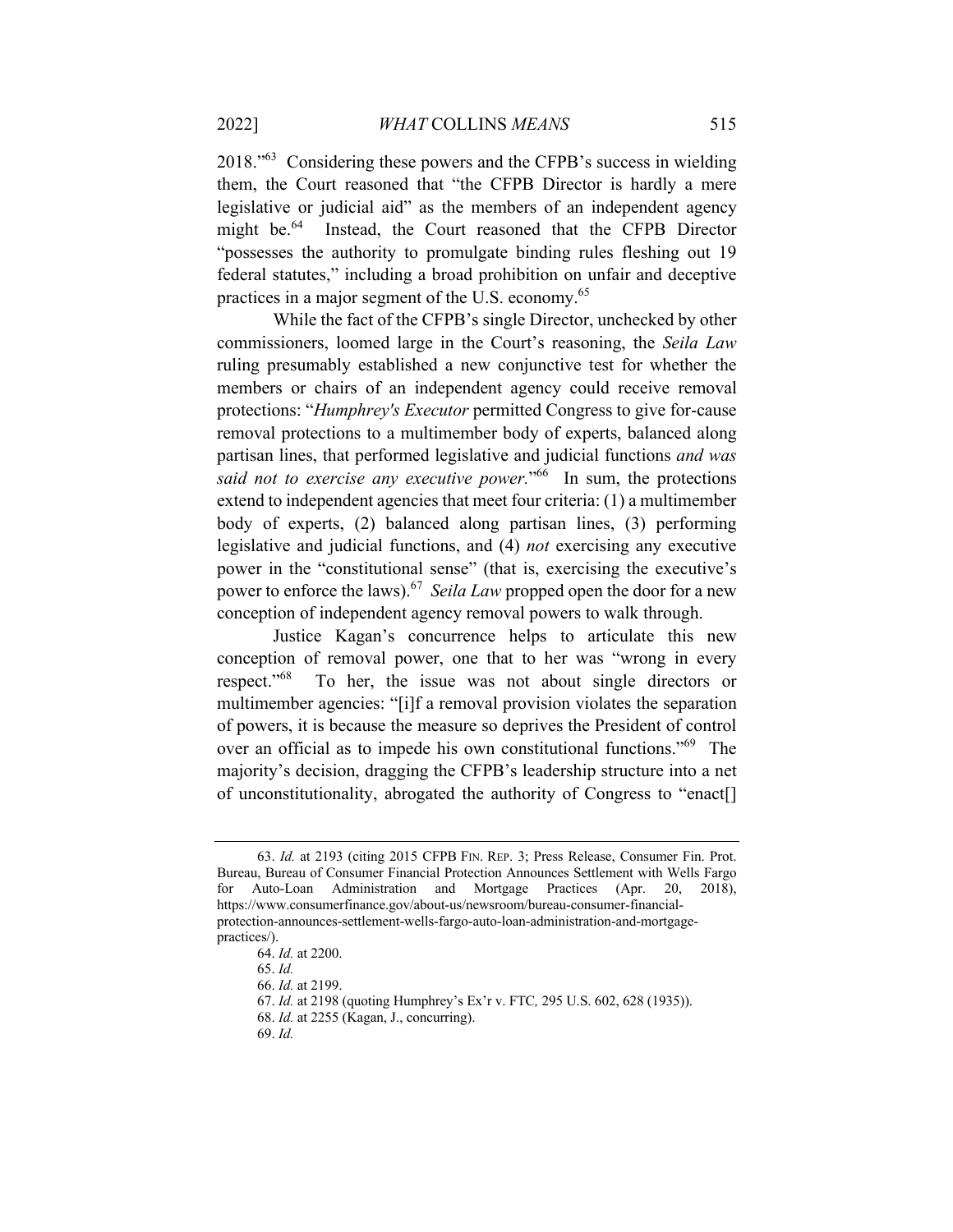measures to create spheres of administration—especially of financial affairs—detached from direct presidential control."70 The next year, the majority decision in *Collins* would widen that net.

## III. *COLLINS* CREATES BROADER REMOVAL POWERS FOR THE PRESIDENT

## *A. The Creation of the FHFA*

In 2021, the Court again considered whether a single agency Director, removable only "for cause," violated the separation of powers between Congress and the President.71 Drawing on the *Seila Law*  decision, which was "all but dispositive" of the issue, the Court in *Collins* held that the Housing and Economy Recovery Act of 2008's "for-cause restriction" on the President's authority to remove the Director of the FHFA "violate<sup>[d]</sup> the separation of powers."<sup>72</sup>

 Congress created the Federal National Mortgage Association ("Fannie Mae") and the Federal Home Loan Mortgage Corporation ("Freddie Mac") in the mid-twentieth century to bolster the health of the United States' home mortgage market.<sup>73</sup> These companies are for-profit corporations and are owned by private shareholders.<sup>74</sup> By purchasing mortgages and pooling them into mortgage-backed securities which are sold to investors, the companies "relieve mortgage lenders of the risk of default and free up their capital to make more loans."75 This freerflowing capital "increases the liquidity and stability of America's home lending market" and "promotes access" to credit for homebuyers.<sup>76</sup> Over time, this proved a successful strategy: in 2007, on the cusp of the Global Financial Crisis of 2008, Fannie Mae and Freddie Mac had combined portfolios valued at \$5 trillion, which represented nearly half of the country's mortgage market.77 However, that portfolio was hit hard as the

<sup>70.</sup> *Id.* at 2225.

<sup>71.</sup> Collins v. Yellen, 141 S. Ct. 1761, 1770 (2021).

<sup>72.</sup> *Id.* at 1783.

<sup>73.</sup> *See id.* at 1771 (citing National Housing Act Amendments of 1938, ch. 13, 52 Stat. 8, 23, 12 U.S.C. § 1717(a)(1) (creating Fannie Mae); Federal Home Loan Mortgage Corporation Act, Pub. L. No. 91-351, § 303, 84 Stat. 450, 451 (1970), 12 U.S.C. § 1452(a)(1) (creating Freddie Mac)).

<sup>74.</sup> *See* Housing and Urban Development Act of 1968 § 801, 82 Stat. 536, 12 U.S.C. § 1716b ("[The] Federal National Mortgage Association[] will be a . . . private corporation . . . ."); 12 U.S.C. § 1452(a)(1) (establishing Freddie Mac as a private corporation).

<sup>75.</sup> Jacobs v. FHFA, 908 F.3d 884, 887 (3d Cir. 2018).

<sup>76.</sup> *Collins,* 141 S. Ct. at 1771.

<sup>77.</sup> *Id.* at 1771.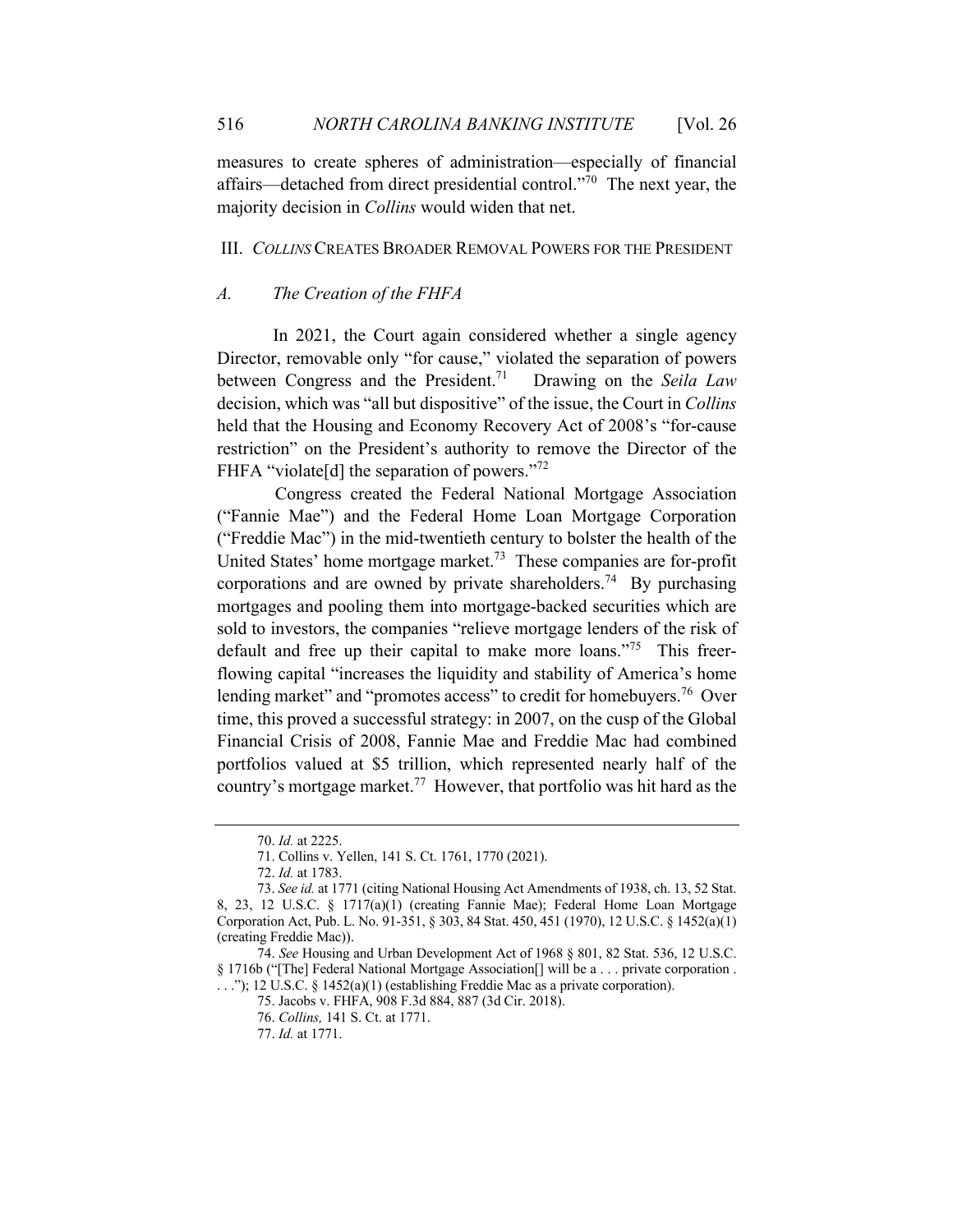crisis unfolded: in 2008, the companies *lost* more than they had *earned* in the prior 27 years.<sup>78</sup>

 Congress responded to this 2008 crisis to protect the future of America's housing market.<sup>79</sup> Through the Housing and Economic Recovery Act of 2008 ("HERA"),<sup>80</sup> Congress gave the Treasury the power to purchase stock at any time from Fannie Mae and Freddie Mac to benefit the financial and housing markets. $81$  But perhaps more consequentially, Congress also created the  $F HFA$ ,  $82$  which was empowered to take a broad set of actions to regulate Fannie Mae and Freddie Mac.<sup>83</sup> The products of Congress' response were disputed in *Collins* more than a decade later.<sup>84</sup>

#### *B. FHFA's Enforcement Power and Conservatorships*

 Under HERA, the FHFA was to be led by a single Director, appointed by the President and confirmed by the Senate.<sup>85</sup> That Director would serve a five-year term, but he or she could be removed by the President "for cause."86 As the *Collins* Court put it, the FHFA, under the Director's leadership, was "tasked with supervising nearly every aspect of the companies' management and operations."87 The scope of that supervision was broad, encompassing powers to control transfers to the companies and the offloading of the companies' assets, mandate

<sup>78.</sup> FED. HOUS. FIN. AGENCY, OFF. OF INSPECTOR GEN., WPR-2013-002, ANALYSIS OF THE 2012 AMENDMENTS TO THE SENIOR PREFERRED STOCK PURCHASE AGREEMENTS 5 (2013), https://www.fhfaoig.gov/Content/Files/WPR-2013-002\_2.pdf [https://perma.cc/3GED-9QVC] ("In 2008, Fannie Mae lost \$58.7 billion and Freddie Mac lost \$50.1 billion. To put these losses in perspective, over the 37-year period from 1971 to mid-year 2008, Fannie Mae and Freddie Mac together earned \$95 billion, less than they lost in 2008 alone.").

<sup>79.</sup> *See* Housing and Economic Recovery Act (HERA) of 2008*,* Pub. L. No. 110–289, 122 Stat. 2654 (addressing the fallout from the Global Recession).

<sup>80.</sup> *Id.*

<sup>81. 12</sup> U.S.C. §§ 1455(l)(1), 1719(g)(1).

<sup>82. 12</sup> U.S.C. § 4511(b) (establishing the FHFA).

<sup>83. 12</sup> U.S.C. § 4502(20) (defining which entities would be regulated by FHFA and including Fannie Mae and Freddie Mac in that definition). The FHFA replaced The Office of Federal Housing Enterprise Oversight ("OFHEO"), the regulatory body that previously oversaw Fannie Mae and Freddie Mac. *See FHFA Timeline*, FED. HOUS. FIN. AGENCY, https://www.fhfa.gov/AboutUs/Timeline [https://perma.cc/3FQW-8SRH].

<sup>84.</sup> *See* Collins v. Yellen, 141 S. Ct. 1761, 1771 (2021).

<sup>85. 12</sup> U.S.C. § 4512(a), (b)(1).

<sup>86. 12</sup> U.S.C. § 4512(b)(2).

<sup>87.</sup> *Collins*, 141 S. Ct. at 1771.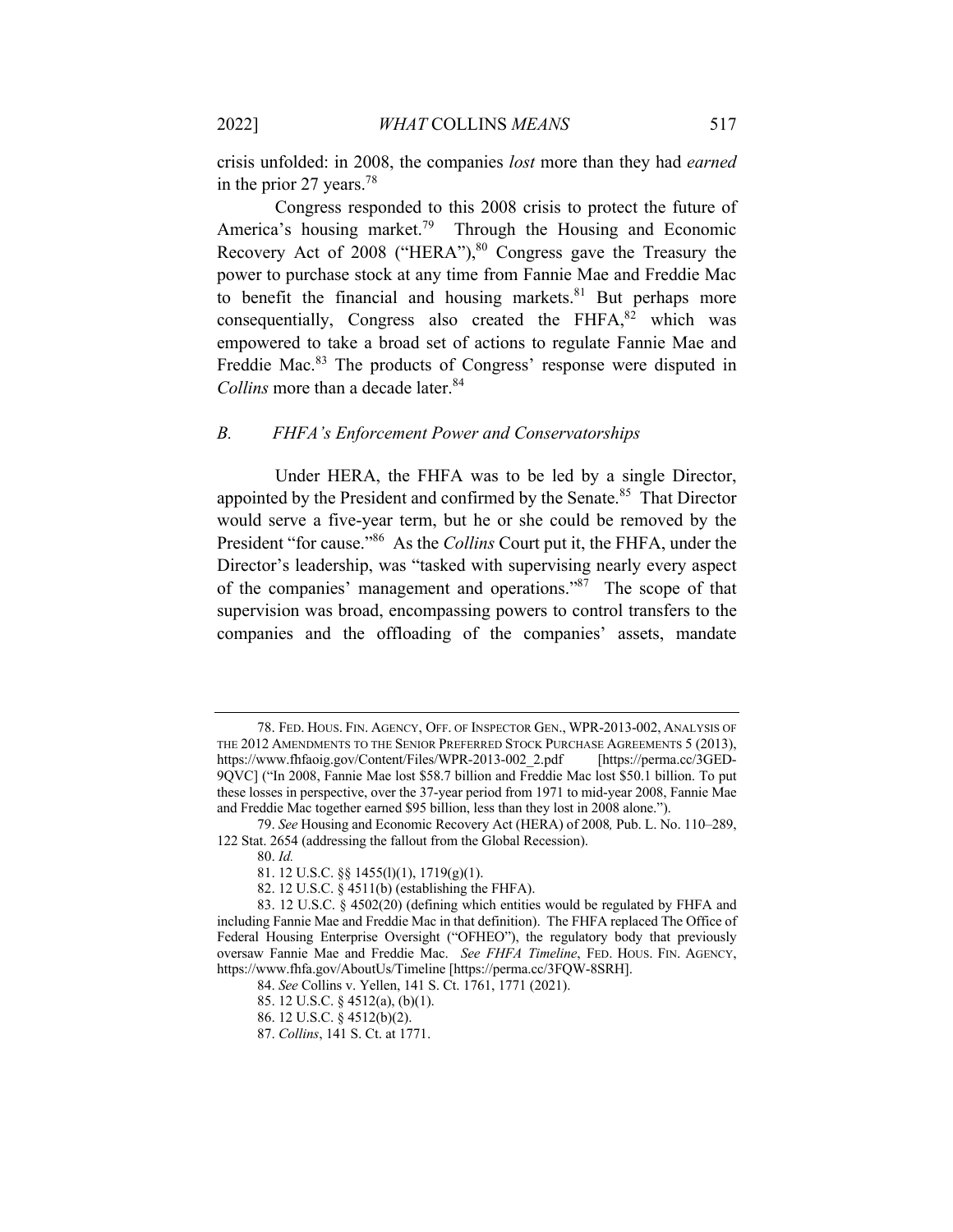reporting, conduct on-site inspections, and hire additional third-party firms to perform further reviews.<sup>88</sup>

Furthermore, that oversight and regulatory authority included the power to serve as the companies' conservator and take all actions "necessary to put [either of the companies] regulated entity in a sound and solvent condition."89 Under the conservatorship, the FHFA would be charged with controlling and directing the operations of the companies, keeping them in "safe and solvent financial condition."<sup>90</sup> As conservator, the FHFA could: (1) "take over the assets of and operate [the companies] with all the powers of the shareholders, the directors, and the officers of the [companies] and conduct all [the companies'] business;" (2) "collect all obligations and money due to the [companies];" (3) "perform all functions of the [companies] which are consistent with the Conservator's appointment;" (4) "preserve and conserve the assets and property of the [companies];" and (5) "contract for assistance in fulfilling any function, activity, action or duty of the Conservator."91

The FHFA put Fannie Mae and Freddie Mac into conservatorship in September of 2008, less than two months after HERA was enacted and in the midst of a global financial meltdown. $92$  Immediately, FHFA and the Treasury went to work flexing the powers that HERA had given them: the FHFA entered into purchase agreements with the Treasury, which

<sup>88.</sup> *Id.* at 1771-72 ("For example, the Agency must approve any new products that the companies would like to offer. [12 U.S.C.] § 4541(a). It may reject acquisitions and certain transfers of interests the companies seek to execute.  $\S$  4513(a)(2)(A). It establishes criteria governing the companies' portfolio holdings.  $\S$  4624(a). It may order the companies to dispose of or acquire any asset.  $\S 4624(c)$ . It may impose caps on how much the companies compensate their executives and prohibit or limit golden parachute and indemnification payments. § 4518. It may require the companies to submit regular reports on their condition or 'any other relevant topics.'  $\S 4514(a)(2)$ . And it must conduct one on-site examination of the companies each year and may, on any terms the Director deems appropriate, hire outside firms to perform additional reviews. §§ 4517(a)–(b), 4519.").

 <sup>89. 12</sup> U.S.C § 4617(b)(2)(D) (giving the Director of the FHFA the authority to put a regulated entity, including Fannie Mae and/or Freddie Mac, into conservatorship). When acting as a conservator, the FHFA can "take control of a regulated entity's assets and operations, conduct business on its behalf, and transfer or sell any of its assets or liabilities." *Collins,* 141 S. Ct. at 1776.

<sup>90.</sup> *Questions and Answers on Conservatorship,* FED. HOUS. FIN. AGENCY, 1 (Sept. 15, 2020), https://www.treasury.gov/press-center/press-

releases/Documents/fhfa\_consrv\_faq\_090708hp1128.pdf [https://perma.cc/NJP4-BXFJ]. 91. *Id.* at 2.

<sup>92.</sup> *Collins,* 141 S. Ct. at 1772.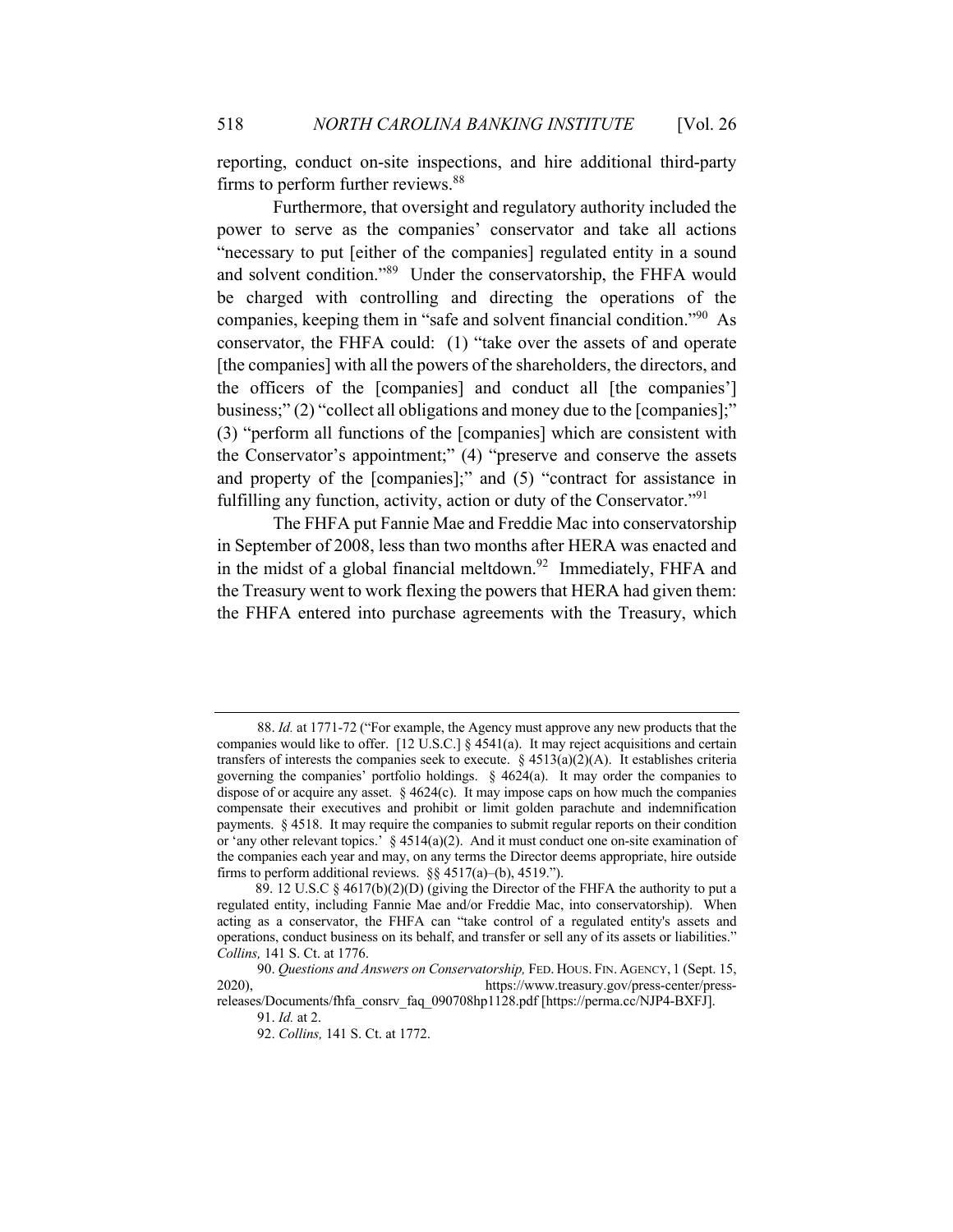exercised its authority to buy the companies' stock.<sup>93</sup> Pursuant to these agreements, the Treasury would provide Fannie Mae and Freddie Mac each with up to \$100 billion in capital, a kind of cash reserve on which the companies could draw in any quarter "in which its liabilities exceeded its assets."<sup>94</sup> In return, the Treasury received one million shares of senior preferred stock in each company, specially created to help facilitate this  $deal.<sup>95</sup>$ 

As holder of those shares, the Treasury had four key entitlements, each of which stood to enrich the Treasury or protect its investments in the companies.96 First, the Treasury received a senior liquidation preference equal to \$1 billion in each company, with a dollar-for-dollar increase every time the company drew on the capital commitment. In other words, in the event the FHFA liquidated Fannie Mae or Freddie Mac, the Treasury would have the right to be paid back \$1 billion, as well as whatever amount the company had already drawn from the capital commitment, before any other investors or shareholders could seek repayment.<sup>97</sup> Second, the Treasury was given warrants, or long-term options, to purchase up to 79.9% of the companies' common stock at a nominal price.<sup>98</sup> Third, the Treasury became entitled to a quarterly periodic commitment fee, which the companies would pay to compensate the Treasury for the support provided by the ongoing access to capital.<sup>99</sup> Finally, the companies were obligated to pay the Treasury quarterly cash dividends at an annualized rate equal to 10% of the Treasury's outstanding liquidation preference.<sup>100</sup>

<sup>93.</sup> *See* Amended and Restated Senior Preferred Stock Purchase Agreement Between the United States Department of the Treasury and the Federal National Mortgage Association FED. HOUS. FIN. AUTH. (Sept. 26, 2008), https://www.fhfa.gov/Conservatorship/Documents/Senior-Preferred-Stock-Agree/FNM/SPSPA-amends/FNM-Amend-and-Restated-SPSPA\_09-26-2008.pdf [https://perma.cc/K6GQ-7YM9]; Amended and Restated Senior Preferred Stock Purchase Agreement Between the United States Department of the Treasury and the Federal Home Loan Mortgage Corporation, U.S. DEPT. OF THE TREASURY (Sept. 26, 2008), https://www.treasury.gov/press-center/press-releases/Documents/seniorpreferredstock purchaseagreementfrea.pdf [https://perma.cc/KX4S-US4Z].

<sup>94.</sup> *Collins,* 141 S. Ct. at 1771-72.

<sup>95.</sup> *Id.* at 1773.

<sup>96.</sup> *See id.* (listing the Treasury's entitlements and explaining how each would return funds to the government)*.* 

<sup>97.</sup> *Id.*

<sup>98.</sup> *Id.*

<sup>99.</sup> *Id.*

<sup>100.</sup> *See id.* (explaining how the money the companies drew from Treasury would be owed back, leading to more borrowing).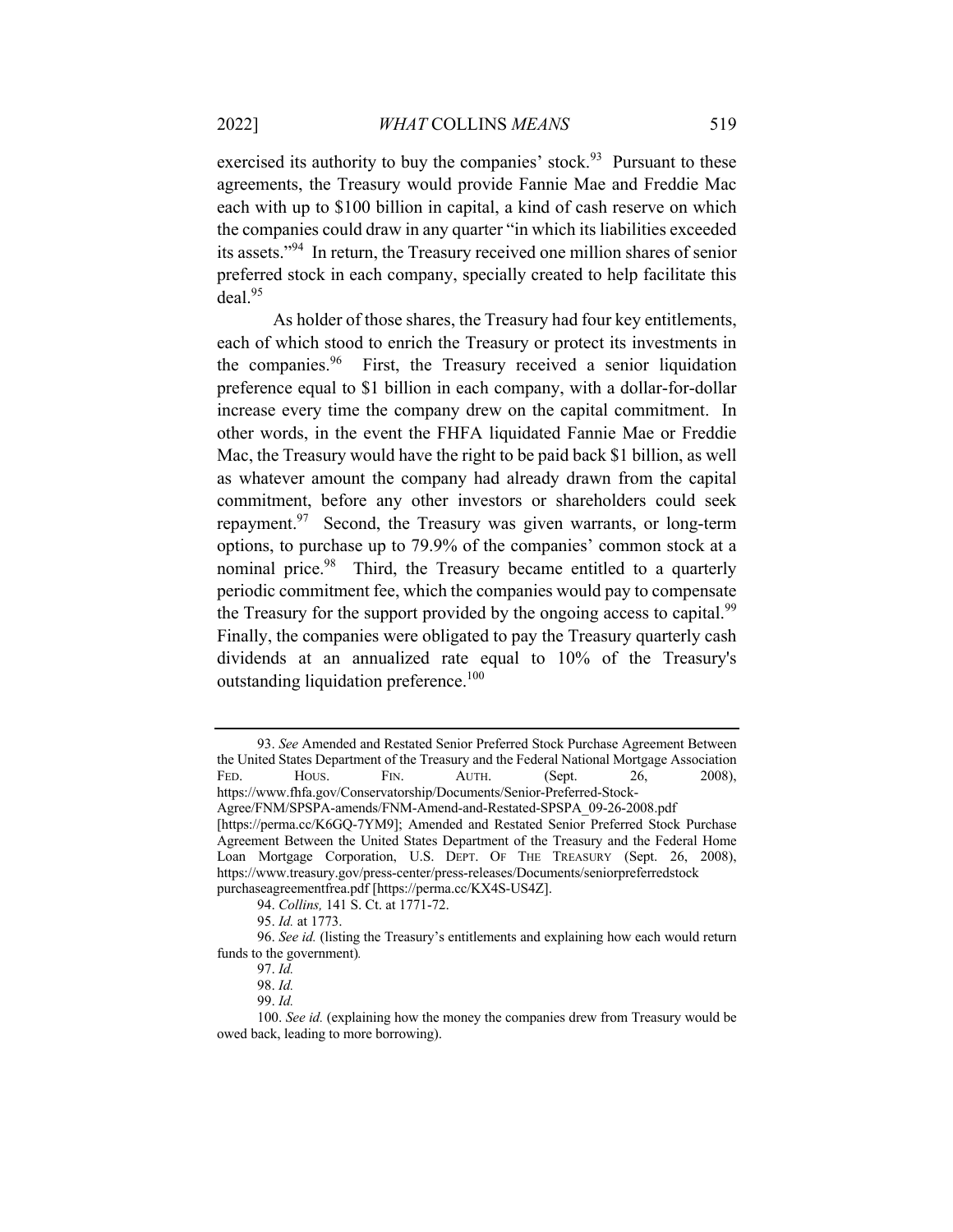As they entered financial recovery, these companies drew more money from the Treasury in the years that followed. Because they paid the Treasury a fixed-rate dividend, a vicious cycle began.<sup>101</sup> The more money the companies drew from Treasury, the more they owed back, to the point that they would draw money from Treasury just to pay back a previous year's dividend.<sup>102</sup>

Seeking to end this cycle, the FHFA and Treasury amended the stock purchase agreement a final time in  $2012$ .<sup>103</sup> This amendment created the "Net Worth Sweep": if, at the end of a quarter, the net worth of either of the companies exceeded its capital reserve, the company would be required to pay that surplus back to the Treasury, sweeping the excess net worth back to the Treasury.<sup>104</sup> "But if a company's net worth at the end of a quarter did not exceed the reserve or if it lost money during a quarter, the amendment did not require the company to pay anything."<sup>105</sup> After this amendment, the companies' financial health improved.<sup>106</sup> The agreement was amended one last time in January of  $2021$  to the terms currently in effect.<sup>107</sup> This most recent change "suspends the companies' quarterly dividend payments until they build up enough capital to meet certain specified thresholds," which could take several years."<sup>108</sup>

In 2016, shareholders of the companies brought suit seeking various forms of relief and return of dividend payments, further alleging that the FHFA had exceeded its statutory authority by enacting the Net Worth Sweep.<sup>109</sup> The shareholders also alleged a more fundamental flaw: that the leadership structure of the FHFA was unconstitutional.<sup>110</sup>

## *C. The* Collins *Litigation*

 107. *Id.* (citing Letters from S. Mnuchin, Secretary of Treasury, to M. Calabria, Director of the FHFA (Jan. 14, 2021)).

<sup>101.</sup> *Id.*

<sup>102.</sup> *Id.*

<sup>103.</sup> *Id.*

<sup>104.</sup> *Id.*

<sup>105.</sup> *Id.* at 1774*.*

<sup>106.</sup> *Id.*

<sup>108.</sup> *Id.* at 1775.

<sup>109.</sup> *See id.* at 1775 (describing shareholders' cause of action).

<sup>110.</sup> *Id.* ("[Petitioners] asked for various forms of equitable relief, including a declaration that the third amendment [enacting the Net Worth Sweep] violated the Recovery Act and that the FHFA's structure is unconstitutional.").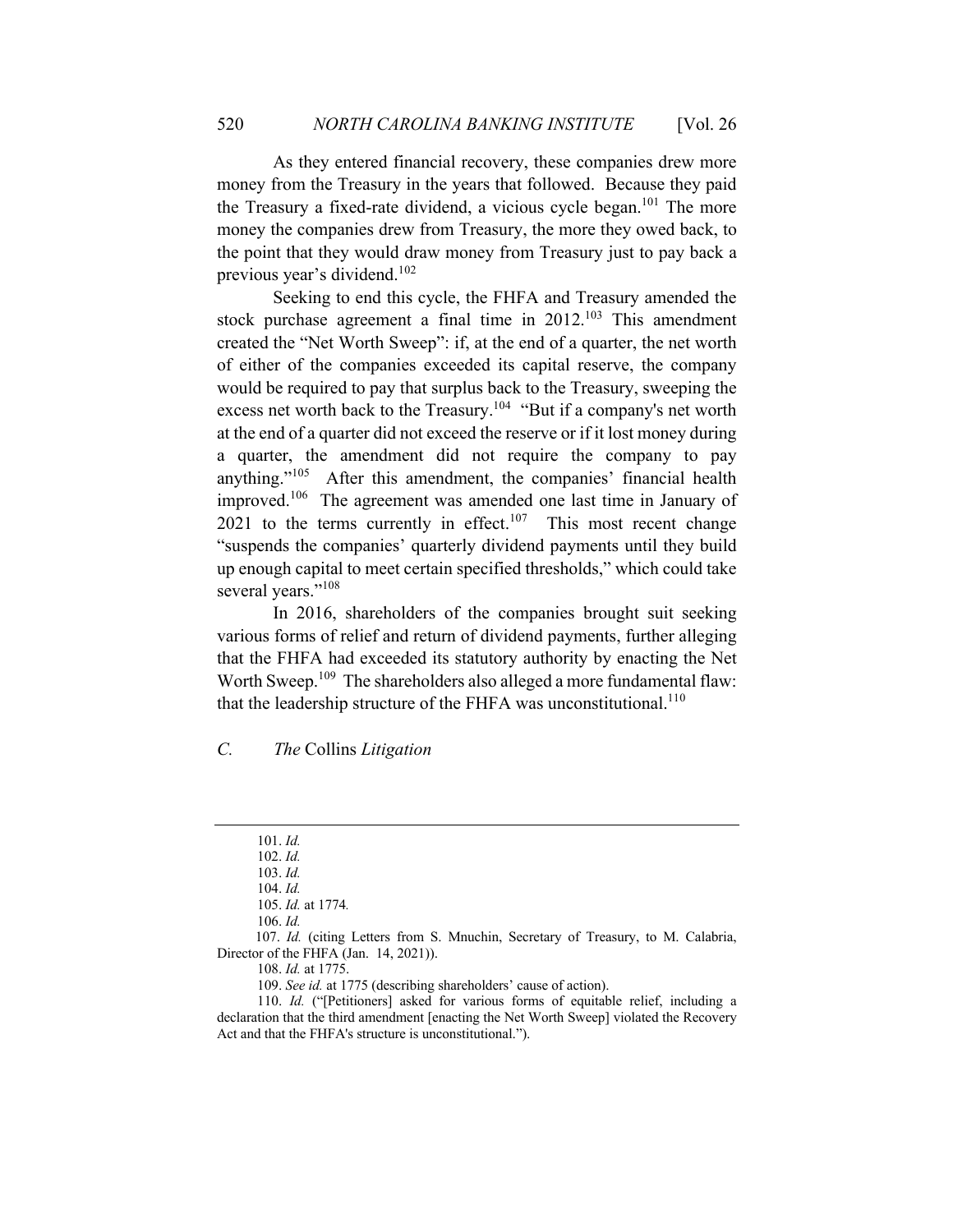As many predicted, given the similarity between the leadership structure of the FHFA and that of the CFPB challenged in *Seila Law,* and under the force of the bright-line ruling in *Seila Law*,<sup>111</sup> the Court in *Collins* held that the single Director structure of the FHFA was an unconstitutional encroachment on the President's authority in violation of the separation of powers.<sup>112</sup> Indeed, to the Court, "[a] straightforward application of *Seila Law*'s reasoning dictate<sup>[d]</sup> the result . . . . .<sup>"113</sup>

But critically, the Court seemed to expand its ruling from *Seila Law*: nowhere was there mention of the "significant executive power" that had been the fatal flaw in the structure of CFPB.<sup>114</sup> Instead, the Court reasoned that "the nature and breadth of an agency's authority is not dispositive in determining whether Congress may limit the President's power to remove its head."115 *Collins* took a sharper approach: because the "removal power helps the President maintain a degree of control over the subordinates he needs to carry out his duties as the head of the Executive Branch, and it works to ensure that these subordinates serve the people effectively and in accordance with the policies that the people presumably elected the President to promote," removal power is "essential to subject Executive Branch actions to a degree of electoral accountability."116 Simply, as the Court put it, "the Constitution prohibits even 'modest restrictions' on the President's power to remove the head of an agency with a single top officer," and so the removal protections for the Director of the FHFA were struck down as unconstitutional.<sup>117</sup>

 <sup>111.</sup> *See, e.g.*, Jackson S. Freeman, *Removal for Cause: Seila Law and the Future of the CFPB and FHFA*, 25 N.C.BANKING INST. 367 (2021) (predicting that the holding in *Seila Law* likely meant the Court would find the FHFA's single Director unconstitutional when taking up the issue in *Collins*).

<sup>112.</sup> *See Collins*, 141 S. Ct. at 1784 (announcing holding).

<sup>113.</sup> *Id.*

<sup>114.</sup> *Cf.* Seila Law v. CFPB, 140 S. Ct. 2183, 2192 (2020) (declining to extend removal protections to the Director of the CFPB and noting that the CFPB "wields significant executive power").

<sup>115.</sup> *Collins,* 141 S. Ct. at 1784.

<sup>116.</sup> *Id.* 

<sup>117.</sup> *Id.* at 1787 (quoting *Seila Law*, 140 S. Ct. at 2205). If the *Collins* majority decision picked up where *Seila Law*'s left off, so did Justice Kagan's concurrence. Justice Kagan noted that the majority decision "careen[ed] right past" the "boundary line" of "significant executive power" that had been so crucial to the *Seila Law* decision. *Collins*, 141 S. Ct. at 1801 (Kagan, J., concurring). "Without even mentioning *Seila Law*'s significant executive power framing," Justice Kagan alleged, the majority "announce[d] . . . that the constitutionality of removal restrictions does not hinge on the nature and breadth of an agency's authority. *Id*. To be sure, the majority took care to hang its ruling on the fact that the FHFA was led by a *single* agency Director. *See id.* at 1784 (majority opinion). But something more underpinned the decision,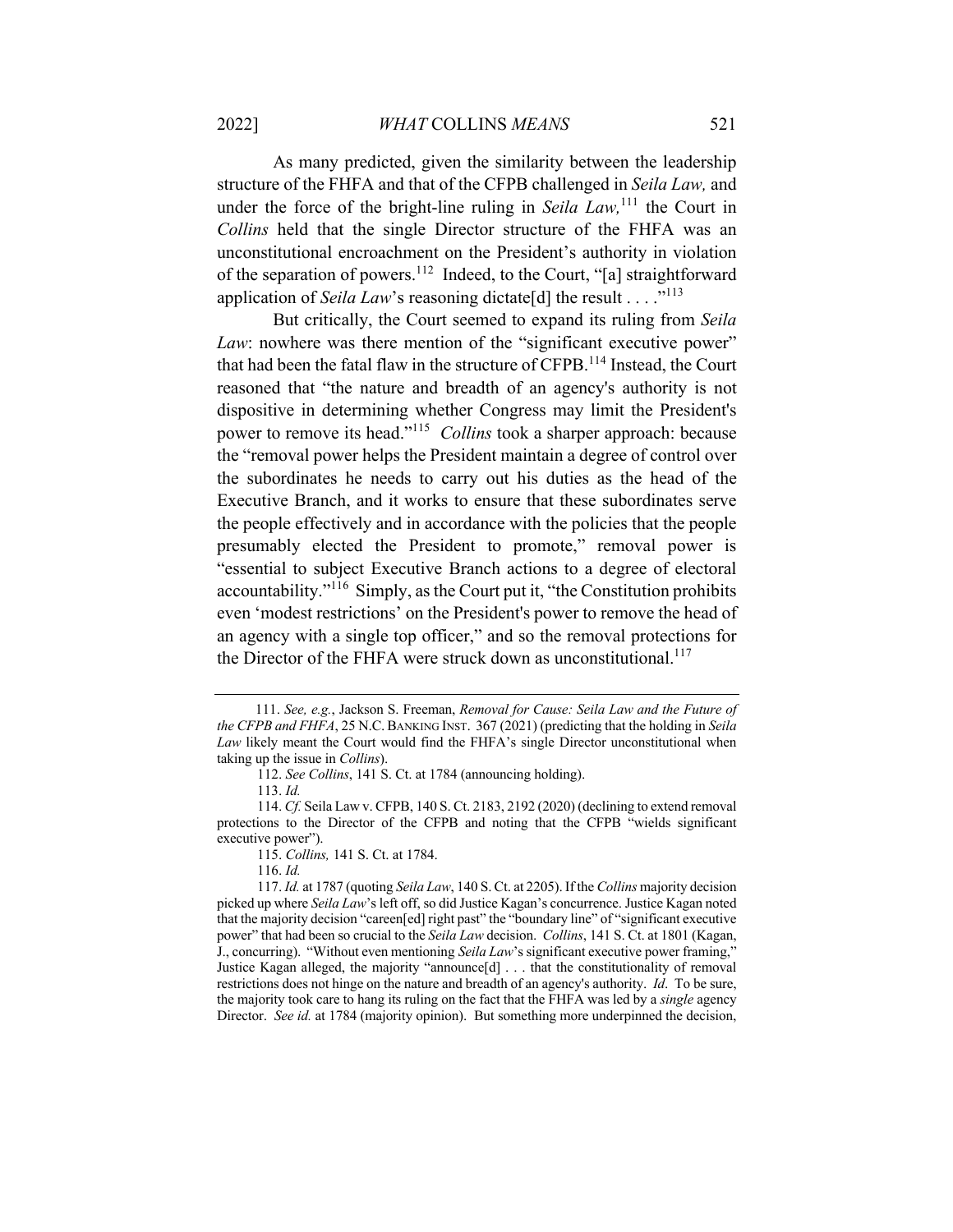## IV. THE *COLLINS* DECISION CALLS INTO QUESTION THE LEADERSHIP STRUCTURE OF MULTIMEMBER AGENCIES

Under *Collins*, a single director of an independent agency can be fired at will despite a statutory provision providing removal only for cause.118 The question then is: how might the Supreme Court rule on removal only for cause of independent multimember agency members?

#### *A. The Removal Ecosystem*

*Humphrey's Executor*<sup>119</sup> exists within what scholars have dubbed "the removal litigation ecosystem" of Supreme Court precedent concerning independent agencies.<sup>120</sup> Ten years prior to the decision in *Humphrey's Executor, Myers v. United States*<sup>121</sup> provided that as a general proposition, the President may remove executive branch officials that he or she nominates and the Senate confirms—in that case, a Postmaster in Oregon—without the consent of the legislature.<sup>122</sup> This ruling undergirded the later decision in *Humphrey's* that created the quasi-judicial and quasi-legislative exceptions to this power.<sup>123</sup> Where *Myers* provided an outer bound of the President's absolute power, a 1957 case, *Wiener v. United States,*<sup>124</sup> set an absolute *restriction* on that power.<sup>125</sup> In that case, the Court held that President Eisenhower could *not* remove a member of the War Claims Commission because of the commission's "intrinsic judicial character."<sup>126</sup> In sum, it is this "ecosystem" of cases that *Seila Law* and *Collins* may disrupt, and members of the Court have expressed openness to spurring that disruption.<sup>127</sup>

too—the majority's view that "[a]t-will removal ensures that the lowest officers, the middle grade, and the highest, will depend, as they ought, on the President, and the President on the community." *Id*. at 1784.

<sup>118.</sup> *See id.* at 1770 (concluding that "the FHFA's structure [of a single Director fireable only for cause] violates the separation of powers").

<sup>119.</sup> *See also supra* Part I (laying out basic principles of removal power derived from *Humphrey's Executor*).

<sup>120.</sup> Bell, *supra* note 22.

<sup>121. 272</sup> U.S. 52 (1926).

<sup>122.</sup> *Id.* at 121-22.

<sup>123.</sup> Humphrey's Ex'r v. United States, 295 U.S. 602, 629-30 (1935).

<sup>124. 357</sup> U.S. 349 (1958).

<sup>125.</sup> *Id.* at 353-54.

<sup>126.</sup> *Id.* at 355.

<sup>127.</sup> Bell, *supra* note 22; *see also* discussion *infra* Sections IV.B-D. (noting the jurisprudence of current Justices of the Supreme Court).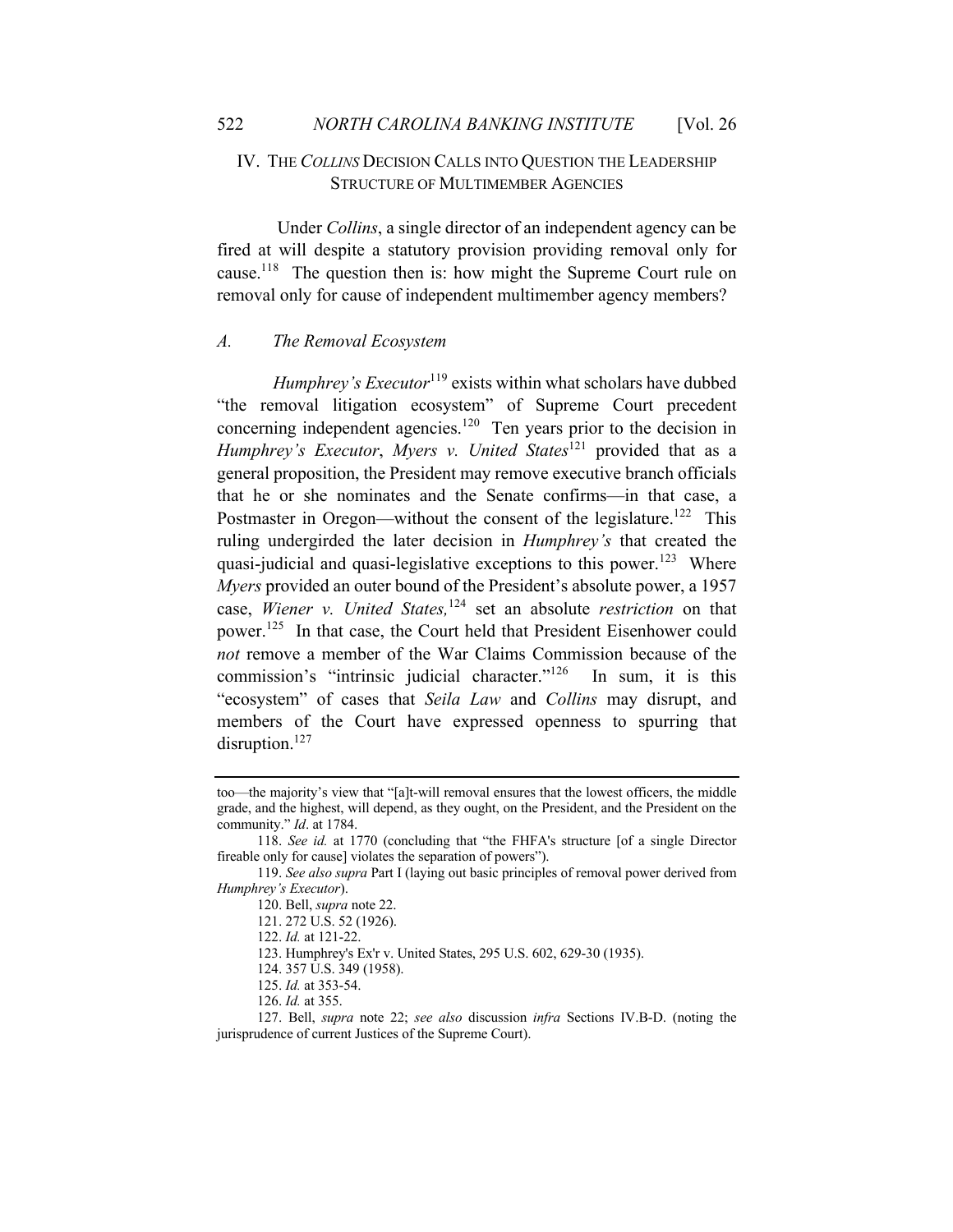#### *B. Justice Thomas's Hardline View*

As an initial matter, some Justices seem fully willing to overturn any removal protections for independent agencies.<sup>128</sup> In his concurrence in *Seila Law*, Justice Thomas wrote that the "decision in *Humphrey's Executor* poses a direct threat to our constitutional structure, and, as a result, the liberty of the American people."129 Noting that the *Seila Law* decision "repudiated almost every aspect of *Humphrey's Executor*," Justice Thomas offered that he would "repudiate what is left of this erroneous precedent" when given a future opportunity.<sup>130</sup> He did so with his vote in *Collins*, joining the majority decision in full.<sup>131</sup>

## *C. Justices Gorsuch and Kavanaugh—Agencies as Encroachment on Liberty*

The Gorsuch concurrence in *Collins* evinces a similar distrust for the removal protections of independent agencies.<sup>132</sup> To Justice Gorsuch, "removal restrictions may be a greater constitutional evil than appointment defects, [because] new Presidents always inherit thousands of Executive Branch officials whom they did not select."<sup>133</sup> Accordingly, at-will removal power "allows a new President to shape his administration and respond to the electoral will that propelled him to office."<sup>134</sup> This is because, in his view, "[f]ew things could be more perilous to liberty than some 'fourth branch' that does not answer even to the one executive official who is accountable to the body politic $"^{135}$  In examining how a future Court may rule on the removal protections of independent agencies, it is difficult to read this as anything but a signal that the Court is willing to reconsider the protections insulating multimember agency directors from at-will firing.

Then-Judge Kavanaugh's emphatic dissent in the D.C. Circuit's *PHH Corp. v. CFPB* also reflects his serious doubts about for-cause

<sup>128.</sup> *See* Seila Law v. CFPB, 140 S. Ct. 2183, 2212 (2020) (Thomas, J., concurring) (writing that he would "repudiate what is left" of *Humphrey's Executor*).

<sup>129</sup>*. Id.* at 2211.

<sup>130.</sup> *Id.* at 2212.

<sup>131.</sup> *See* Collins v. Yellen, 141 S. Ct. 1761, 1789 (Thomas, J., concurring).

<sup>132.</sup> *See id.* at 1796-97 (Gorsuch, J., concurring) (expressing concerns over what he views as improper removal restrictions).

<sup>133.</sup> *Id* at 1796*.* 

<sup>134.</sup> *Id.* 

<sup>135.</sup> *Id.* at 1797.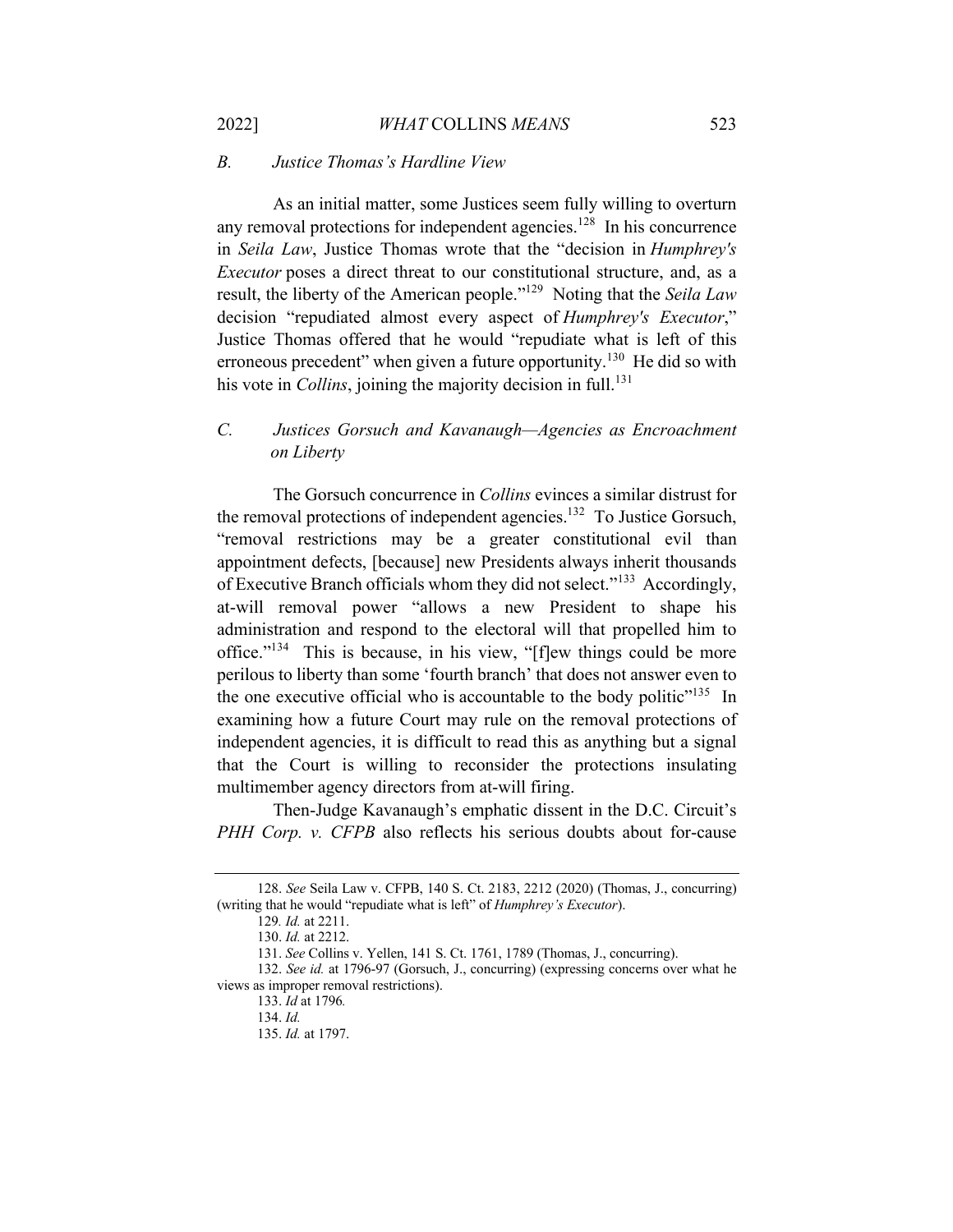removal structures for agency heads, even for those commissioners who together collectively lead multimember agencies.<sup>136</sup> As he expressed in the dissent:

> The independent agencies collectively constitute, in effect, a headless fourth branch of the U.S. Government. They hold enormous power over the economic and social life of the United States. Because of their massive power and the absence of Presidential supervision and direction, independent agencies pose a significant threat to individual liberty and to the constitutional system of separation of powers and checks and balances.<sup>137</sup>

 Judge Kavanaugh did note that multimember "independent agencies do not concentrate all power in one unaccountable individual, but instead divide and disperse power across multiple commissioners or board members."<sup>138</sup> However, he was also clear in his view that those agencies "such as the Federal Trade Commission, the Federal Communications Commission, the Securities and Exchange Commission, the National Labor Relations Board, and the Federal Energy Regulatory Commission . . . exercise[e] substantial executive authority"—the same level of executive authority that proved fatal to removal protections in *Seila Law.*<sup>139</sup>

## *D. What This Might Mean for the Court's Jurisprudence on Removal Powers Moving Forward*

 There are three current Justices of the Supreme Court on record with their severe doubts as to the constitutionality of removal protections for heads of independent agencies.<sup>140</sup> Adding Chief Justice Roberts, who wrote for the majority in *Seila Law*, and Justice Alito, who wrote for the majority in *Collins,* provides a possible five votes before even counting

 <sup>136.</sup> *See* PHH Corp. v. CFPB, 881 F.3d 75, 164 (D.C. Cir. 2018) (en banc) (Kavanaugh, J., dissenting), *abrogated by* Seila Law v. CFPB, 140 S. Ct. 2183 (2020) (taking aim at the "headless fourth branch" of government).

<sup>137.</sup> *Id.* at 165.

<sup>138.</sup> *Id.*

<sup>139.</sup> *Id.* at 164.

<sup>140.</sup> *See supra* Sections IV.B-C.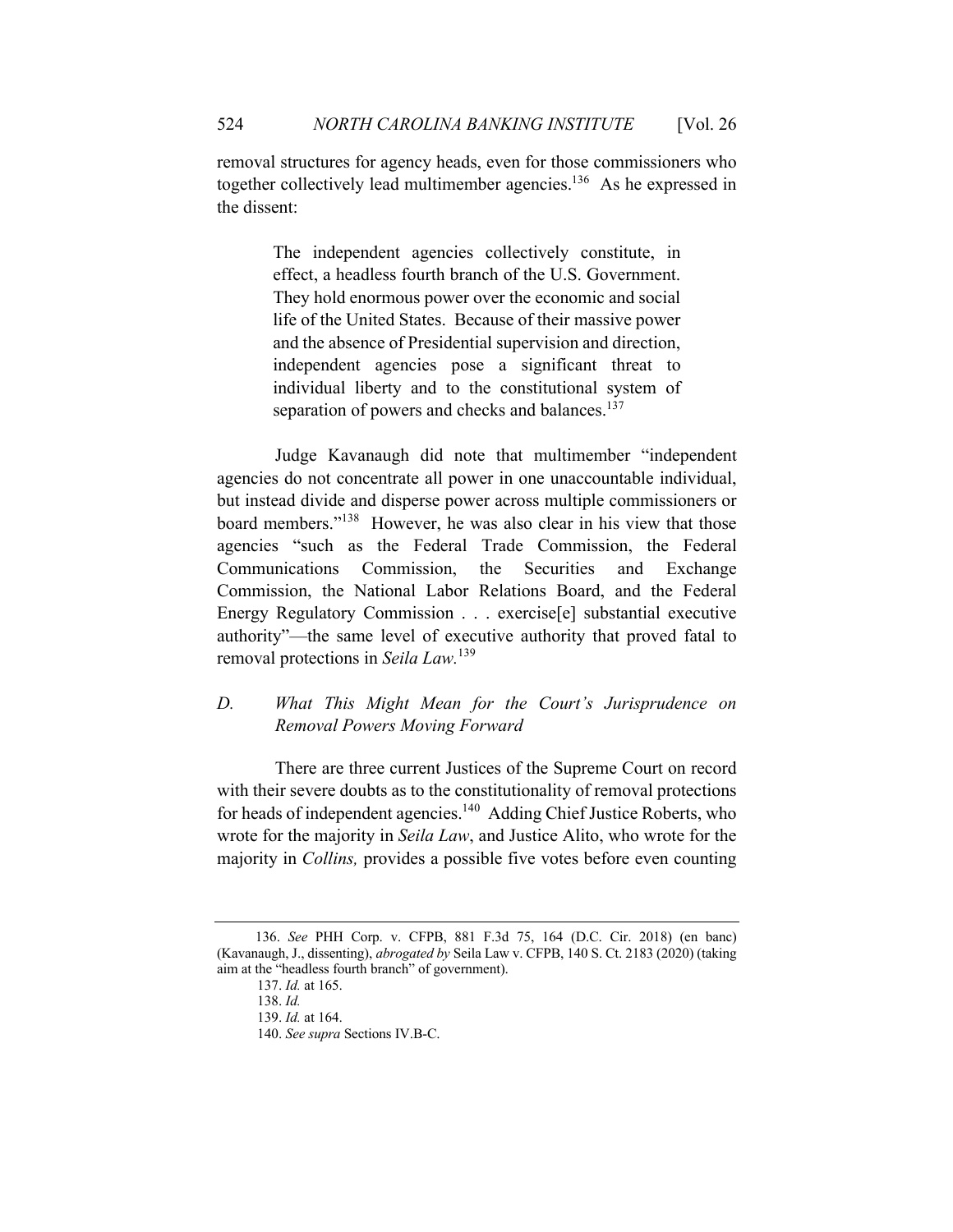Justice Barrett, who joined the Court's decision in *Collins*<sup>141</sup> but whose fuller views on the topic are less well known.<sup>142</sup> This shift in the Court's thinking, as reflected in the views of its members, may indeed have implications for all independent agencies, including the financial regulatory agencies.

## V. SYNTHESIZING THE PRINCIPLES FROM *COLLINS* TO PREDICT HOW THE SUPREME COURT MIGHT RULE ON MULTIMEMBER AGENCIES IN THE FUTURE

Three key independent financial regulatory agencies may be severely disrupted by this trend in the Court's jurisprudence.<sup>143</sup> As noted previously, independent agencies vested with powers of financial regulation are meant to give the public confidence that financial policy is not subject to the whims of "political expediency."<sup>144</sup> This may no longer be the case.

#### *A. Impact on the Federal Reserve's Board of Governors ("BOG")*

 The Fed's BOG structure bears the hallmarks of an independent agency. For example*,* the seven-member BOG is comprised of members, or governors, who are nominated by the President and confirmed by the Senate to staggered fourteen-year terms.<sup>145</sup> Consideration is given to the

<sup>141. 141</sup> S. Ct. 1761 (2021).

<sup>142.</sup> *See President Trump Nominates Judge Amy Coney Barrett: Initial Observations*, CONG. RSCH. SERV. 2 (Sept. 28, 2020), https://crsreports.congress.gov/product/pdf/LSB/LSB10540 [https://perma.cc/4T7Y-4ZWL] ("Because she became a judge in 2017, she has written fewer decisions, concurrences, and dissents compared to other recent nominees who served on the bench for several additional years. And although her scholarly publications expound theories of constitutional and statutory interpretation, her engagement with these topics from an academic standpoint does not necessarily predict whether she would adopt any particular methodology as a Supreme Court Justice.").

<sup>143.</sup> *See* Brief of Court-Appointed Amicus Curiae at 3, *Collins*, 141 S. Ct. 1781 (No. 19-422) ("If the Court were to hold that the FHFA's structure violates the Constitution, moreover, the repercussions would extend far beyond this case. Other features of the Federal Government— including the Federal Reserve and the Civil Service— would also be vulnerable to attack.").

 <sup>144.</sup> *Collins,* 141 S. Ct. at 1803–04 (Sotomayor, J., concurring).

 <sup>145. 12</sup> U.S.C. § 241 ("The Board of Governors of the Federal Reserve System . . . shall be composed of seven members, to be appointed by the President, by and with the advice and consent of the Senate, after August 23, 1935, for terms of fourteen years except as hereinafter provided.").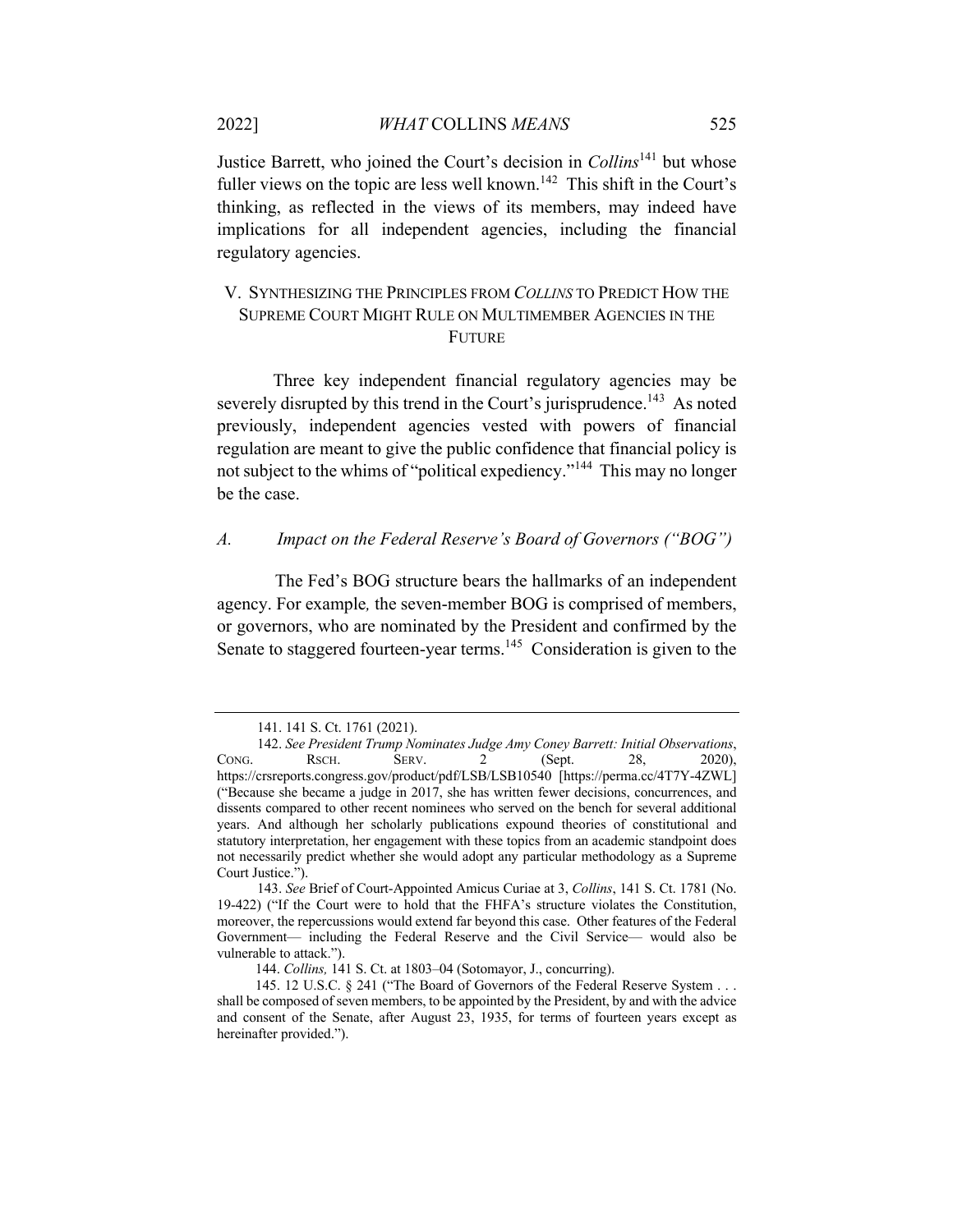geographic distribution and professional experience of the governors.<sup>146</sup> The Chair and Vice-Chair are appointed to four-year terms, serving concurrently with their terms as governors.<sup>147</sup>

 But within this structure of an independent agency, the BOG wields severe enforcement power. For example, through its Section 19 Letters (named after section 19 of the Federal Deposit Insurance Act),  $148$ the BOG publicizes individuals who have been "convicted of any criminal offense involving dishonesty or a breach of trust or money laundering, or ha[ve] agreed to enter into a pretrial diversion or similar program in connection with a prosecution for such offense," and, pending prior regulatory or judicial approval, prohibits those individuals from "participat[ing], directly or indirectly, in the conduct of the affairs of any insured depository institution."149 Moreover, the BOG, through the Federal Reserve's enforcement actions, can issue civil money penalties to violative entities, including banks and other institutions but also individuals.<sup>150</sup> Standing against the rather modest enforcement powers of the FHFA, a future Court might see the BOG as a body of an independent agency wielding executive power and thus find removal protections for its members unconstitutional, as it did in *Collins*. 151

#### *B. Impact on the SEC*

The SEC is comprised of five Commissioners, appointed by the President with the advice and consent of the Senate, from which a chair

<sup>146.</sup> *Id.* 

<sup>147.</sup> *Id.* § 242.

<sup>148.</sup> *Id.* § 1829.

<sup>149.</sup> *Id.* (describing the Federal Reserve's enforcement powers against individuals); *see also Enforcement Actions*, BD. GOVERNORS FED. RSRV. SYS. (June 2, 2021), https://www.federalreserve.gov/supervisionreg/enforcement-actions-about.htm [https://perma.cc/F7EJ-D6NB] ("Generally, the Federal Reserve takes formal enforcement

actions against the above entities and individuals for violations of laws, rules, or regulations, unsafe or unsound practices, breaches of fiduciary duty, and violations of final orders.").

 <sup>150.</sup> *See, e.g.*, 12 U.S.C. § 504 (providing for the assessment of civil money penalties for violative institutions and individuals).

<sup>151.</sup> *Cf.* Collins v. Yellen*,* 141 S. Ct. 1761, 1776, 1784 (noting that a "straightforward" application of *Seila Law* required striking down removal protections, as "removal power helps the President maintain a degree of control over the subordinates he needs to carry out his duties as the head of the Executive Branch, and it works to ensure that these subordinates serve the people effectively and in accordance with the policies that the people presumably elected the President to promote").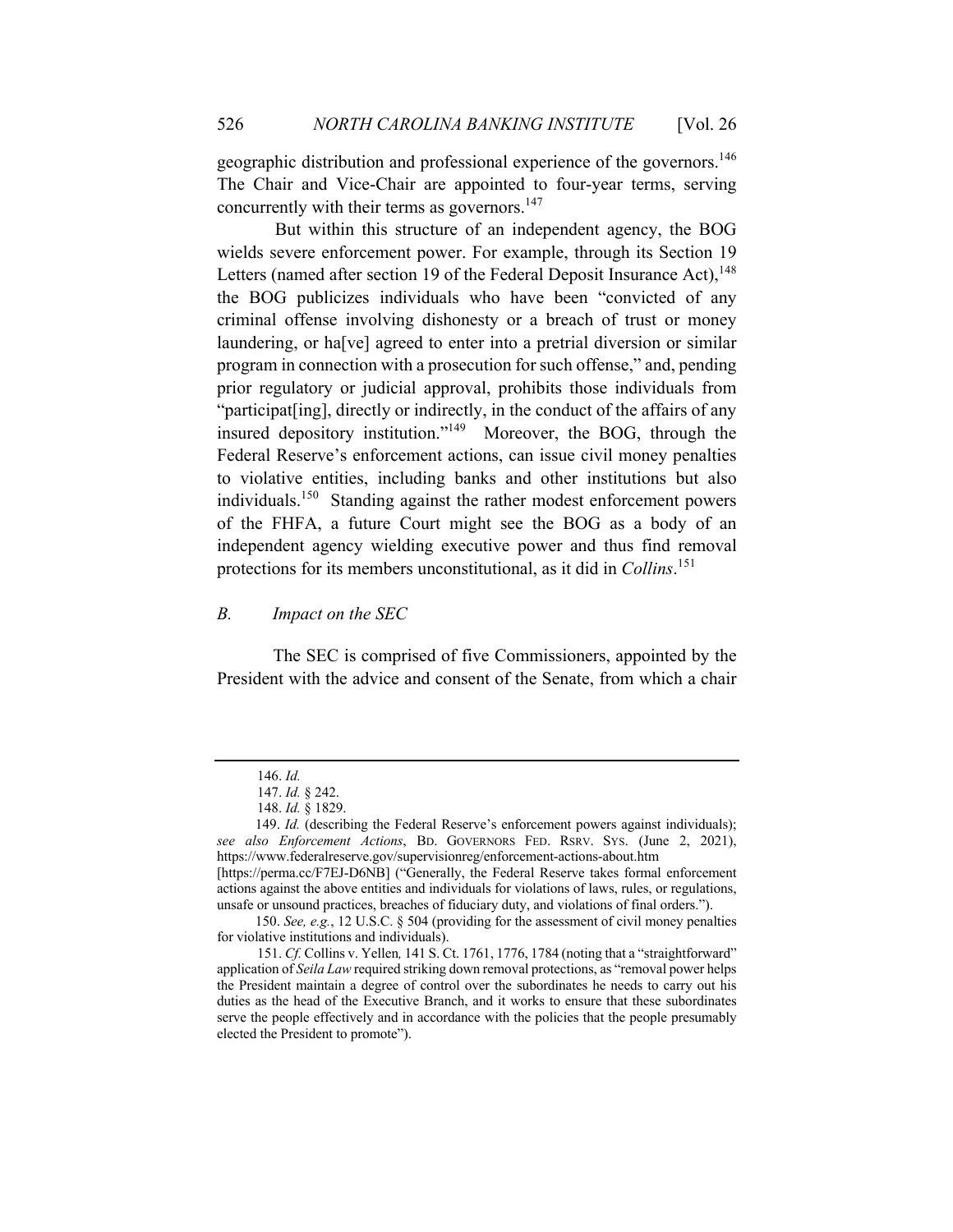is selected.152 The President is free to name a new chair from the members at any time.<sup>153</sup> But the Court has also reasoned that "[t]he Commission's powers . . . are generally vested in the Commissioners jointly, not the Chairman alone," and "[a]s a constitutional matter," has noted that a multimember body can *itself* be the head of a "department that it governs."154 If the President must have the ability to remove agency members to "maintain a degree of control over the subordinates he needs to carry out his duties as the head of the Executive Branch,"<sup>155</sup> then it may follow that under *Collins*, the Commission members, each comprising a part of the collective "department head," must be removable at-will and not protected by the statutory term of years for which they are appointed.<sup>156</sup>

Furthermore, the SEC has enforcement powers through formal investigations like those of the CFPB, highlighted by the Court in *Seila Law*. <sup>157</sup> Commission staff members, including lawyers, accountants, analysts, and investigators, can all be designated "officers of the Commission" to conduct a formal investigation.<sup>158</sup> The SEC can enforce its subpoenas through court order, and noncompliant witnesses can be held in contempt.<sup>159</sup> Both in informal and formal SEC investigations, witnesses have the right to be represented by counsel and invoke their Fifth Amendment rights.<sup>160</sup>

 If all SEC Commissioners are functionally "heads" of the Commission, and if the Commission has major enforcement powers, those heads seem to be exercising the "significant executive power" that was so crucial in *Seila Law*.<sup>161</sup> It is hard to see how the protections once

<sup>152.</sup> *See, e.g.*, 15 U.S.C. § 78d(a) (establishing the SEC "to be composed of five commissioners to be appointed by the President by and with the advice and consent of the Senate"); 5 U.S.C. app. Reorg. Plan No. 10 of 1950 §1(a), 64 Stat. 1265 (establishing the Chairman of the SEC).

<sup>153.</sup> *Id*.

<sup>154.</sup> Free Enter. Fund v. Pub. Co. Acct. Oversight Bd., 130 S. Ct. 3138, 3163 (2010). 155. *Collins,* 141 S. Ct. at 1784.

<sup>156.</sup> *See* 15 U.S.C. § 78d(a) (noting that each member is collectively part of the head). 157. *See Seila Law,* 140 S. Ct. at 2193 ("Congress . . . vested the CFPB with potent enforcement powers.").

<sup>158.</sup> *Id.*

<sup>159.</sup> *Id.*

<sup>160.</sup> *Enforcement Manual*, SEC DIV. OF ENF'T (Nov. 28, 2017), https://www.sec.gov/divisions/enforce/enforcementmanual.pdf [https://perma.cc/JN8S-73K6].

<sup>161.</sup> *Compare* 5 U.S.C. § 78d, *and* 5 U.S.C. app. Reorg. Plan No. 10 of 1950 §1(b)(1), 64 Stat. 1265 (describing the powers of the SEC at its inception) *with* Seila Law v. CFPB, 140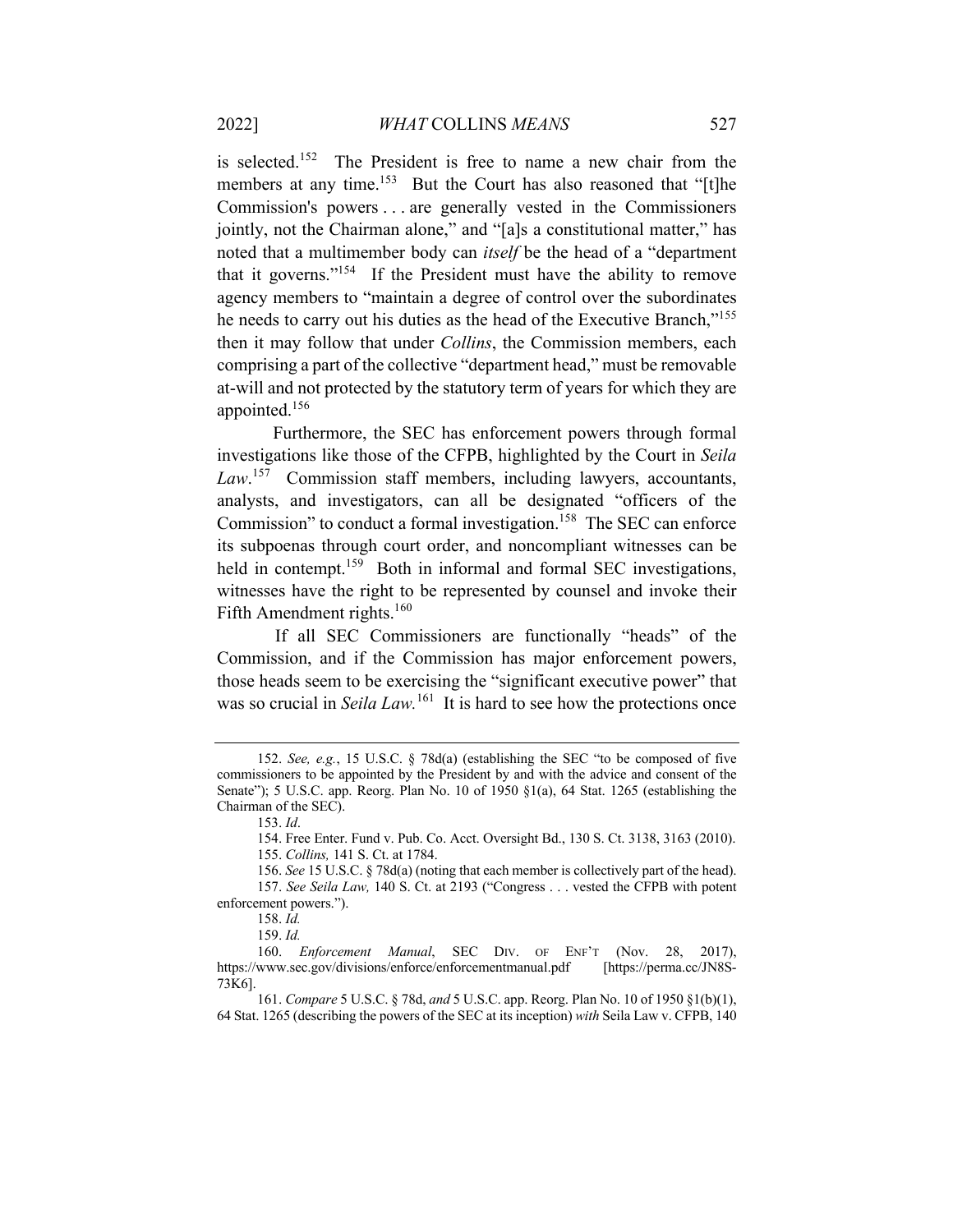enforced under *Humphrey's Executor* apply in light of the SEC's structure, authority, and the holding in *Collins*. The enforcement powers of the SEC run directly into the teeth of the jurisprudence of the Justices willing to strip members of multimember agencies of removal protections.<sup>162</sup>

## *B. Impact on the Commodity Futures Trading Commission ("CFTC")*

The CFTC has a structure like that of the SEC and commensurate enforcement powers.163 In fact, the results of the *Seila Law* and *Collins*  line of decisions likely bear out for the CFTC almost exactly like they do for the SEC.<sup>164</sup>

But even *those* restrictions may fall under the new *Seila Law-Collins* conception of removal power. Simply put, if a President must be able to remove the members of multimember agencies that wield significant executive power through enforcement tools like those of the SEC or Federal Reserve's BOG, it follows that the term of years protection—which provides that a Commissioner has a fixed term would be feckless against that prerogative.<sup>165</sup> Though the partisan balance requirements may be even more important than the term of years protections,<sup>166</sup> those, too, would encroach upon the President's ability to remove agency members at will. Perhaps the President could remove a Commissioner notwithstanding a statutory term of years, but the next nominee would need to comply with partisan balance requirements. At bottom, if the President must be able to fire at will, his or her *will* would

S. Ct. 2183, 2191 (2020) (describing the powers given to the CFPB by odd-Frank Wall Street Reform and Consumer Protection Act).

<sup>162.</sup> *Compare* discussion *infra* Sections IV.B-D. (noting the jurisprudence of current Justices of the Supreme Court) *with Seila Law*, 140 S. Ct. at 2191 (2020) (describing the powers given to the CFPB by odd-Frank Wall Street Reform and Consumer Protection Act).

<sup>163.</sup> *See* 7 U.S.C. § 2(a)(2)(A) (establishing the CFTC as an independent agency, providing for the selection of its chair by the President, of a chair, restricting the Commission's partisan composition, and describing the five-year term limit for Commissioners).

<sup>164.</sup> *Compare* 15 U.S.C. § 78 *with* 7 U.S.C. § 2.

<sup>165.</sup> *See, e.g.*, 12 U.S.C. §1812(b) (providing that the President, with the "advice and consent of the Senate," shall select a member of the FDIC's board to serve as "Chairperson of the Board of Directors for a term of 5 years").

<sup>166.</sup> For a discussion of the exact importance of partisan balance within independent agencies, *see generally* Brian D. Feinstein & Daniel J. Hemel*, Partisan Balance with Bite*, 118 COLUM. L. REV. 9 (2018).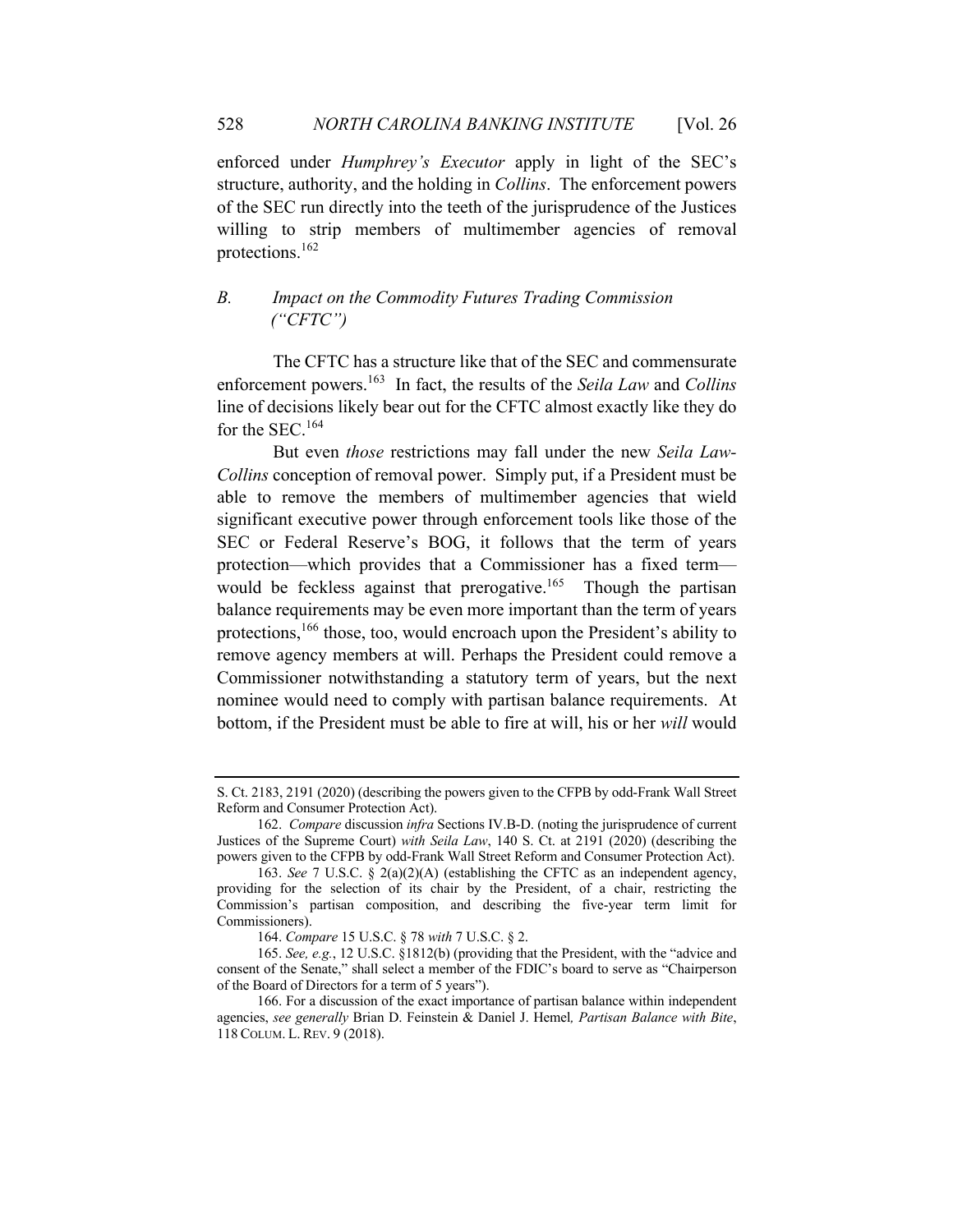be the only removal protection.<sup>167</sup> A President may be able to shape these regulatory agencies to his or her will in a way not previously seen, introducing unpredictability—and perhaps even uncertainty—into a regulatory environment that relies on consistency and expertise.<sup>168</sup>

## *C. Impact on the FDIC*

The FDIC has a five-member board of directors. Of the five members, two are the CFPB Director and Comptroller of the Currency.<sup>169</sup> The remaining three members, including the Chairman, are appointed by the president and serve six-year terms.<sup>170</sup> There is a partisan balance requirement; no more than three of the five Board members may be from the same political party. $171$ 

The FDIC would be disrupted both by the effects on its own statutory structure and the second-hand effects from the changes that have already come to the removal protections (or lack thereof) for the CFPB and FHFA.172 This is because the FDIC's membership is determined in part by that of other agencies, with director seats reserved for other agency heads, including the CFPB Director.<sup>173</sup>

## VI. WHAT MIGHT MITIGATE THE CONSEQUENCES *SEILA LAW* AND *COLLINS*  HAVE FOR REMOVAL POWERS?

<sup>167.</sup> But for countervailing forces, *see infra* Part V*.*

<sup>168.</sup> *See* Collins v. Yellen, 141 S. Ct. 1761, 1804 (2021) (Sotomayor, J., concurring in part and dissenting in part) ("Congress has granted financial regulators such independence in order to bolster public confidence that financial policy is guided by long-term thinking, not short-term political expediency.").

<sup>169. 12</sup> U.S.C. § 1812(a)(1).

<sup>170.</sup> *Id.*

<sup>171.</sup> Todd Phillips, *The Impacts of* Seila Law *Beyond Consumer Finance*, DUKE FIN.<br>BLOG (Sept. 30, 2020) (citing 12 U.S.C. § 1812(a)(2)), REG. BLOG (Sept. 30, 2020) (citing 12 U.S.C. § 1812(a)(2)), https://sites.law.duke.edu/thefinregblog/2020/07/09/the-impacts-of-seila-law-beyondconsumer-finance/ [https://perma.cc/Q8CD-4QD9].

<sup>172. 12</sup> U.S.C. § 1812(a)-(b) (vesting the FDIC's management in a five-member Board of Directors, with one member selected by the President to serve as "Chairperson of the Board of Directors for a term of 5 years").

<sup>173.</sup> *See* 12 U.S.C. § 1812. In full, two are the CFPB Director and OCC Comptroller of the Currency, respectively. The remaining three members, including the Chairman, are appointed by the president and serve six-year terms. There is a partisan balance requirement; no more than three of the five Board members may be from the same political party.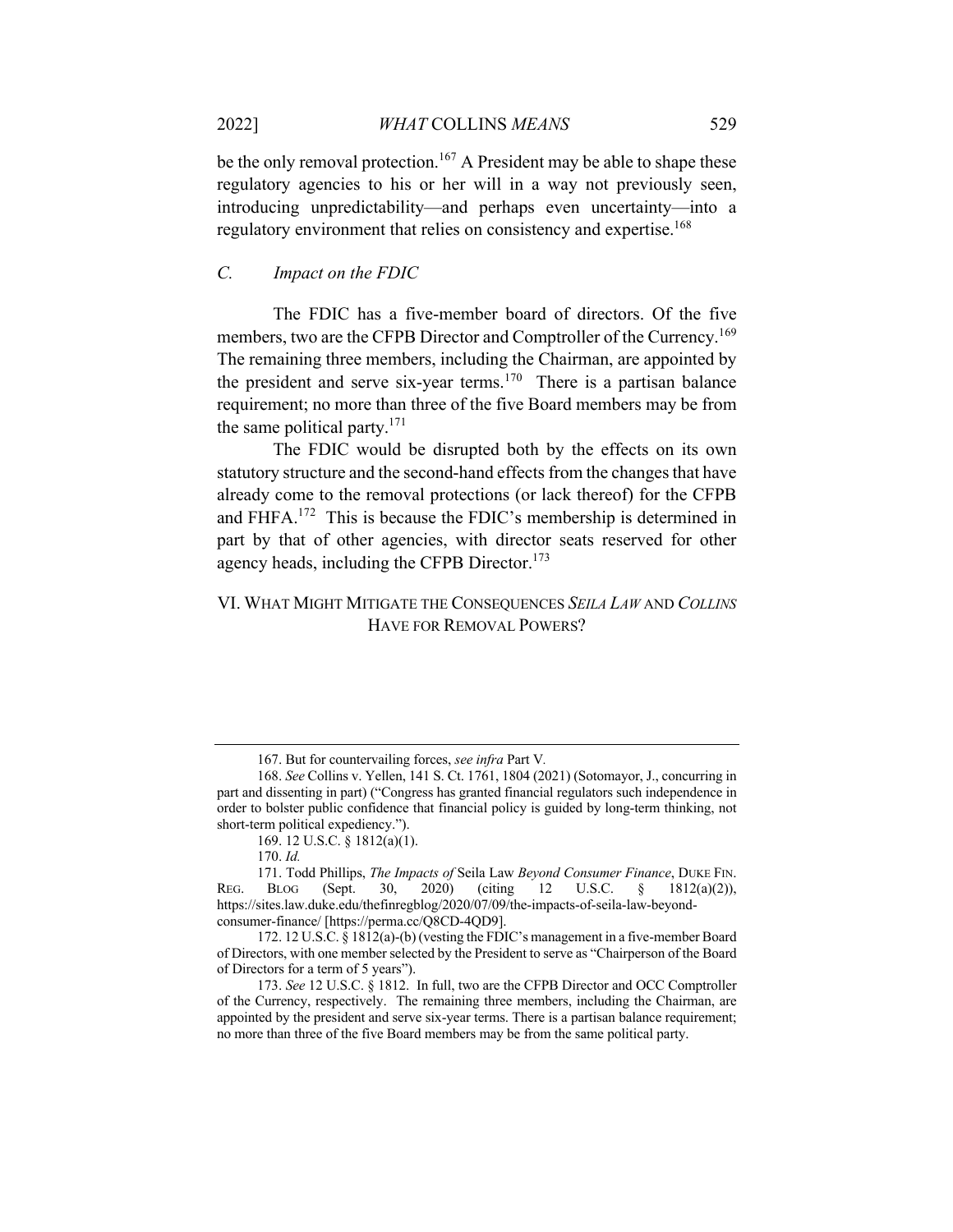Where the President flexes new-found power, Congress may act in response.<sup>174</sup> Scholars have noted that while "statutory restrictions on presidential removal may not be long for this world," Congress's "antiremoval power" would allow for some agency independence.<sup>175</sup> The source of that anti-removal power—that is, the power of Congress to push back against a President's imprudent removal of an independent agency's director—is in the Constitutional scheme that gives Congress a check on the President's appointments.<sup>176</sup>

 One source of that power is the Appointments Clause, which allows the Senate to influence presidential appointments by requiring Senate confirmation for certain executive branch officers nominated by the President. <sup>177</sup> Because the Senate must confirm a President's nominee to a position requiring such approval, the Senate wields influence over appointments. But this has second order effects, too: the President may think twice—"rationally hesitate before firing the incumbent in the first place."178 And it is not just the Senate that holds this power impeachment is another removal power held by the House, and indeed, even James Madison recognized that "the anti-removal power belongs to Congress as a whole."<sup>179</sup>

 Appropriately, some scholars argue that "grounding [agency] independence in Congress's anti-removal power would further political accountability."<sup>180</sup> It seems fitting that this flex of power by Congress would achieve the same goals which animate the reasoning of the Supreme Court Justices who wish to do away with agency independence—creating "political consequences" for how the President and Congress exercise their powers in the realm of appointments and

<sup>174.</sup> *See* Aaron Nielson & Christopher J. Walker, *Congress's Anti-Removal Power* 1 (Ohio St. Legal Stud. Rsch., Working Paper No. 662, 2021) https://ssrn.com/abstract= 3941605 [https://perma.cc/5AGA-AGUL].

<sup>175.</sup> *Id.* at 4.

<sup>176.</sup> *Id.*

<sup>177.</sup> *Id.* at 11 (citing U.S. Const. art. III, § 1).

 <sup>178.</sup> *Id.* at 4 ("This dynamic effect was known to the framers; indeed, Alexander Hamilton identified it in the Federalist as one of the Appointments Clause's great—albeit "silent"—benefits.").

 <sup>179.</sup> *Id.* at 5; *see also* 1 ANNALS OF CONGRESS 517-18 (Joseph Gales ed., 1834) (quoting remarks of James Madison, June 17, 1789) ("[T]he president can displace from office a man whose merits require that he should be continued in it. What will be the motives which the president can feel for such abuse of his power, and the restraints that operate to prevent it? In the first place, he will be impeachable by this house, before the senate, for such an act of maladministration; for I contend that the wanton removal of meritorious officers would subject him to impeachment and removal from his own high trust.").

<sup>180.</sup> Nielson & Walker, *supra* note 174, at 9.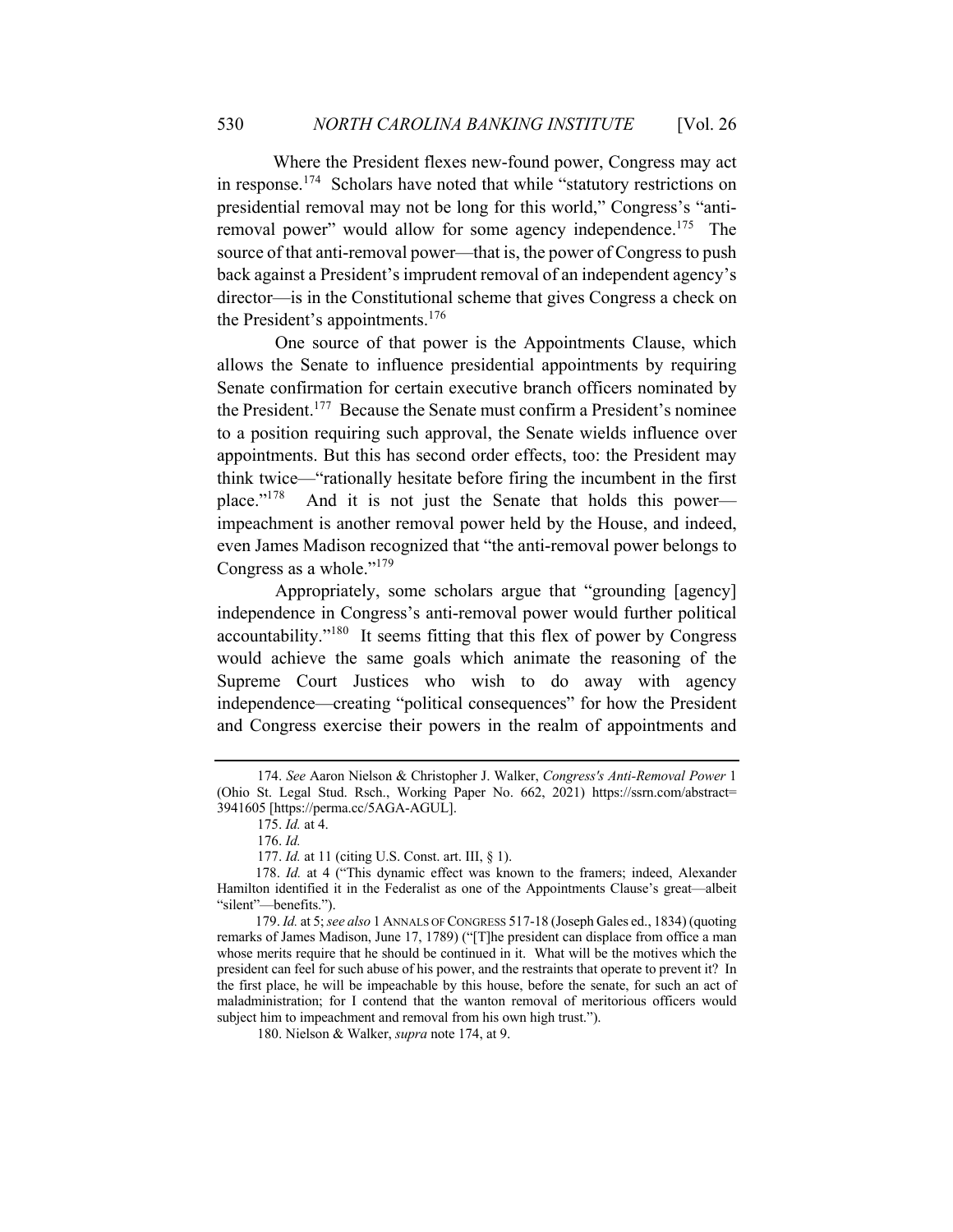removal.<sup>181</sup> In that way, "Congress's anti-removal power . . . provides a political solution to a political problem."182

#### VII. CONCLUSION

The *Collins* decision has foreclosed any independent agency being headed by a single Director who may be removed only for cause. But one can follow that reasoning to a conclusion that may disturb what had been settled law about the independence and removal protections of multimember agencies: there is enough "smoke" around the Court's thinking concerning the removal power of the President to think that there might be a "fire." Indeed, even the heads of those independent agencies, appointed for terms and allegedly "independent" from the executive, could also be removed by the President at will before the expiration of their statutory term.

*Seila Law* set the table for the *Collins* decision that sounded the final death knell for a single agency director removable only for-cause. Now, all single directors must be removable at will. This leaves an open question about whether heads of multimember independent agencies must also be removable at will or whether they will enjoy their position for the term specified by statute, perhaps serving under the President from a different party than the President who appointed them. Previously, the Court seemed concerned with the *function* of the agency – e.g., *Humphrey's Executor* and the quasi-legislative/quasi-judicial divide.

Now, however, the Court seems concerned with the *form* – is it an independent agency, and if so, does that agency hold enforcement powers? If the President has some control over this agency with enforcement powers, says one reading of the Court's thinking, he or she should have *all* control, and that means directors who may be removed at will.

Statutory changes could also help to introduce more certainty into the regulatory environment around independent agencies. The statutes establishing the SEC, CFTC, and FDIC are silent on removal protections,<sup>183</sup> so it is possible, perhaps even likely, that the Court will interpret them to suggest for-cause removal. In turn, those statutes will

<sup>181.</sup> *Id.*

<sup>182.</sup> *Id.*

<sup>183.</sup> Because there is a term of years provision in the statute, the assumption is that a board member would serve out his or her term absent removal for cause. *See* Verkuil, *supra*  note 1, at 260.